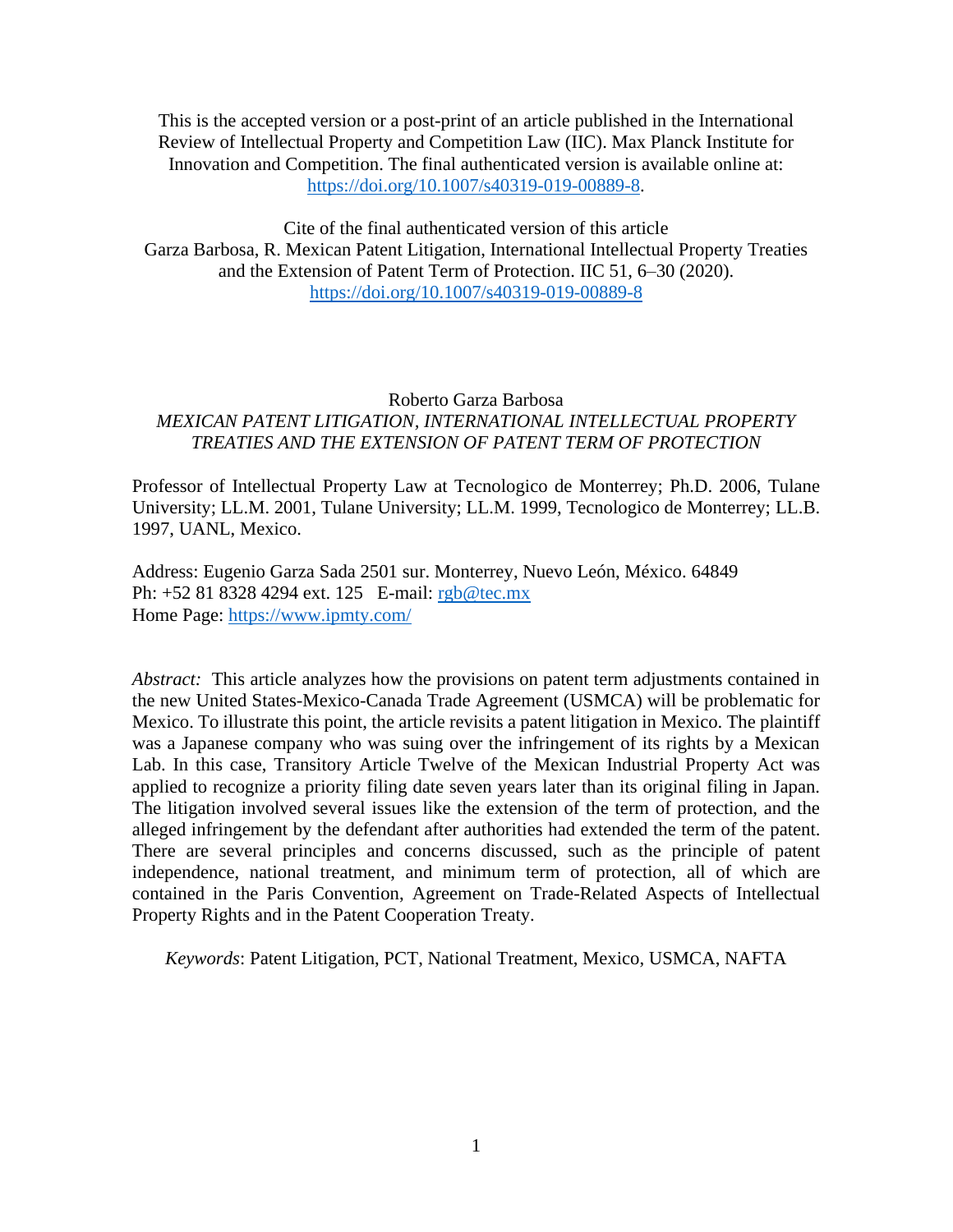# 1. Introduction

This article addresses a series of issues related to a specific patent litigation case in Mexico. It illustrates how these kinds of procedures work in the Mexican legal system. It also analyzes the interpretation that Mexican courts have given to several principles contained in applicable intellectual property international treaties. Principles such as the independence of patents and the national treatment principle, both contained in the Paris Convention.<sup>1</sup> In addition, it analyzes interpretation of the minimum term of protection of patents contained in the Agreement on Trade-Related Aspects of Intellectual Property Rights  $(TRIPS).<sup>2</sup>$ 

There is another important international development considered in this article. The discussion begins with an example of a litigation in which the issue was the extension of the patent term of protection. This case illustrates uncertainty and problems for both disputing parties, and this article encourages a reconsideration of the difficulty of handling provisions that extend the term of protection of patents. For the Mexican legal system, this is critical in these days. The new United States-Mexico-Canada Trade Agreement (USMCA) contains several provisions extending patent terms in two specific scenarios. These provisions will pose an extraordinary burden on the Mexican industrial property office, *Instituto Mexicano de la Propiedad Industrial* (IMPI), which already handles infringement litigation.

The patent base of the litigation that I will address expired on January 15, 2006. However, its owner, through a contentious administrative procedure, managed to extend the patent duration of a medicine. After that, it sued a laboratory that was already manufacturing and selling said medicine previously protected by that patent. The defendant laboratory was manufacturing and marketing the medicine because the patent was supposed to be in the public domain by that time.

The invention originated in Japan; the owner, a pharmaceutical company called *Takeda Pharmaceutical Company Limited* (*Takeda*), filed two applications there. The first one was dated January 19, 1985. However, it was abandoned in favor of another new application dated January 9, 1986. $3$  That is to say, we are facing a priority date of 1985, which was not claimed in Mexico until 1992. The foregoing, of course, does not reflect the normal progression of an international application, neither by applying the principles of the Paris Convention for the Protection of Industrial Property (Paris Convention),<sup>4</sup> nor by applying those of the Patent Cooperation Treaty  $(PCT)$ .<sup>5</sup> In 1986, they did not attempt to register the patent in Mexico because the Industrial Property Act of 1976, in force in those days, did not include patent protection for pharmaceutical products.

The time elapsed between the Japanese filings and the filing date in Mexico poses the problem of novelty, a fundamental requirement in order to obtain a patent. That is, to obtain protection, an invention is weighed against the state of the art, which is considered globally. Then, if it is determined that the invention has already been published, marketed, or previously used anywhere in the world, the novelty requirement is not fulfilled and the patent is denied, even if those acts were done by the inventor itself.

<sup>&</sup>lt;sup>1</sup> Paris Convention for the Protection of Industrial Property, Stockholm (September 28, 1979).

<sup>&</sup>lt;sup>2</sup> Agreement on Trade-Related Aspects of Intellectual Property Rights, Marrakech (April 15, 1994).

<sup>&</sup>lt;sup>3</sup> Extended practice in several legal systems. Lemley and Moore, 2004, p. 94; Shinall, 2012, p. 374.

<sup>4</sup> Paris Convention for the Protection of Industrial Property, Stockholm (September 28, 1979).

<sup>5</sup> Patent Cooperation Treaty, Washington (June 19, 1970).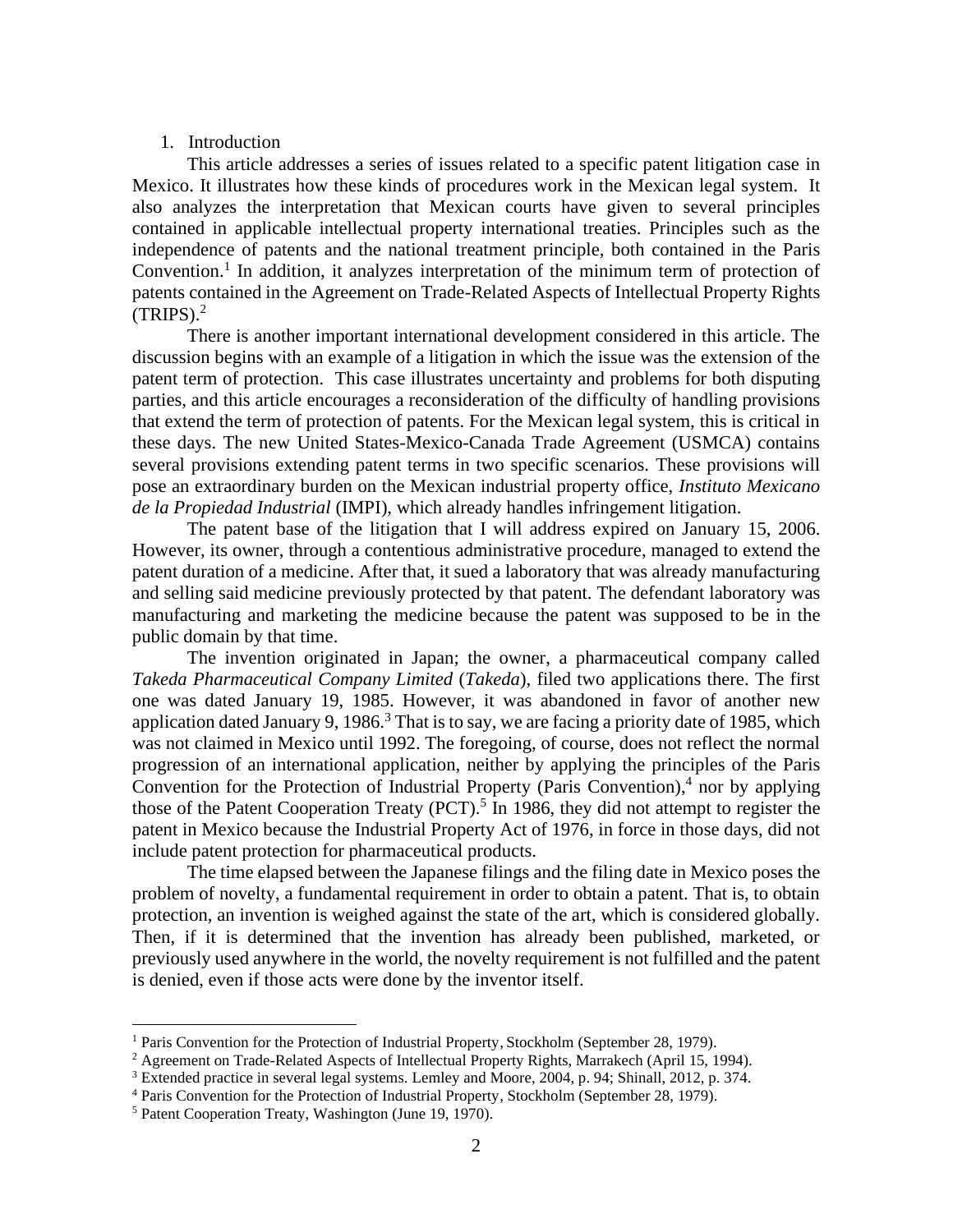Thus, by 1992, the year of the filing in Mexico, the required novelty had already been lost, not a surprising occurrence, since the publication done under the PCT mechanism 18 months after the priority date. Also, those made by several national patent offices at the national phase of PCT.<sup>6</sup> Moreover, the pharmaceutical product was already available in numerous countries.

At this point, a normative precept that is a central part of the litigation process enters the scene. This is Transitory Article Twelve of the Mexican Industrial Property Act.<sup>7</sup> If it had not been for this legal precept, the patent would not have been granted because it failed to comply with the novelty requirement.<sup>8</sup> The aforementioned transitory article created an unusual regime for this type of inventions, especially those that would not meet the novelty requirement because they had been previously published in their countries of origin during the prosecution process. <sup>9</sup> Specifically, Transitory Article Twelve benefits pharmaceutical products and inventions that the outdated Industrial Property Act of 1976 had not protected by a patent, but through an obsolete certificate of invention.<sup>10</sup>

When the statutory provision establishes as a requirement, that the priority date be established by came from a member state of the PCT, one might think that this refers to requests coming from the international search phase of the PCT. However, when analyzing the terms, it becomes clear that the provision does not refer to this type of filings,  $11$  because Transitory Article Twelve of the Mexican Industrial Property Act refers both to applications of patents as well as to granted patents.

Transitory Article Twelve of the Mexican Industrial Property Act offered an opportunity for certain inventions. However, it also created a huge problem, since it linked the termination date of the term of protection in Mexico to the termination date in the country of origin for those inventions."<sup>12</sup>

Moreover, Transitory Article Twelve of the Industrial Property Act provides a term of protection different from the one specified by Article 23 of the same statute. According to Article 23 of the Industrial Property Act, the term of protection for an invention patent is 20 years, starting from the filing date of the application in Mexico. Consequently, if the date of application of the patent subject to the controversy was on June 17, 1992, then the expiration date would have been accordingly on June 17, 2012. However, patents obtained under the scheme of Transitory article Twelve of the Industrial Property Act are not granted the general term of protection established by article 23 of the same regulation, which in this case would have meant an expiration date of June 17, 2012 and not January 15, 2006, the date originally indicated in the title. Therefore, not even with the extension of the term of protection ordered in the administrative litigation, as mentioned in the third paragraph, could the term of protection of the patent reach the deadline which was established by article 23 of the Industrial Property Act.

<sup>6</sup> Farrand, 2006, p. 1266.

<sup>7</sup> Mexican Industrial Property Act (June 27, 1991).

<sup>8</sup> Solovy and Krishnamurthy,2017, p. 96. To illustrate this point, an application to protect the same invention called Thiazolidine Derivatives, was discarded for lack of novelty on April 6, 2001, by the National Institute of Industrial Property INAPI of Chile on April 6, 2001. Available at:

[https://ion.inapi.cl/Patente/ConsultaAvanzadaPatentes.aspx.](https://ion.inapi.cl/Patente/ConsultaAvanzadaPatentes.aspx) Accessed January 6, 2019.

<sup>9</sup> Tobias *et al.*, 2009, p. 115; Pil, 2014, p. 358.

<sup>&</sup>lt;sup>10</sup> Mexican Inventions and Trademarks Act (February 10, 1976), arts, 10 y 65 (no longer in force).

<sup>11</sup> Lapenne, 2010, p. 198.

<sup>&</sup>lt;sup>12</sup> Mexican Industrial Property Act (June 27, 1991), Transitory Article 12.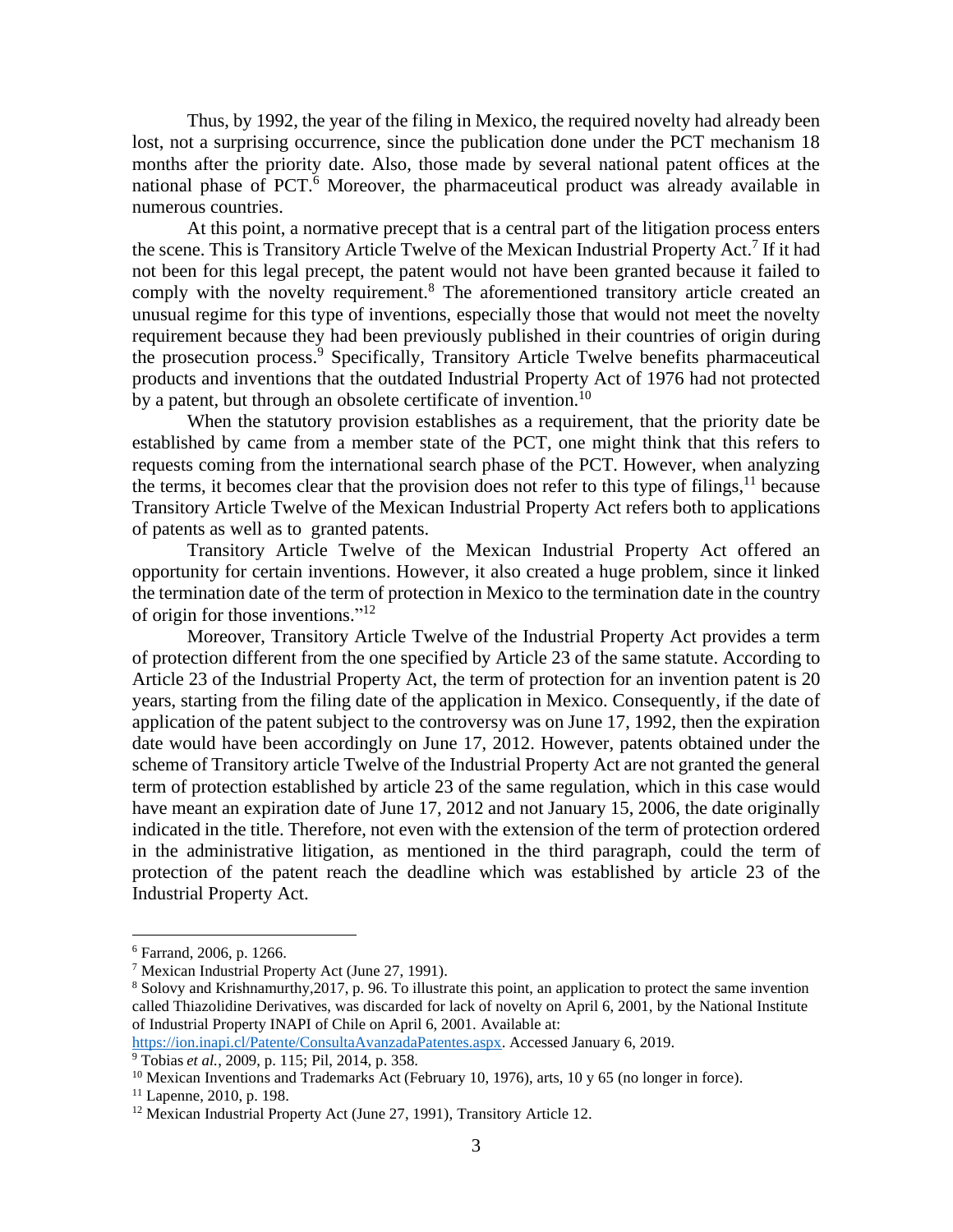Today, Transitory Article Twelve of the Industrial Property Act does not pose the same problems as before, since it requires that the filings in Mexico be made within 12 months from the date on which the Mexican Industrial Property Act came into force. Thus, time has corrected what the courts and the Mexican Congress did not.

However, this was not an isolated case, but a widespread problem. To illustrate this point, a journal note published on September 12, 2010, remarked how pervasive the problem was.<sup>72</sup> It also made reference to the present litigation: "... the problem says the national producers of generic medications, is that more than a quarter of drugs patents published today in the gazette exist because of a judicial mandate, that is to say, that a judge ordered the IMPI to protect them despite the fact that IMPI itself had refused to do so...."<sup>73</sup>

The journal note was not the only acknowledgement of how common the problem was. The Mexican Senate also recognized the problem and exhorted the FCAJ to limit itself to the literal terms of the statute and not extend the term of protection of patents based on Transitory Article Twelve of the Industrial Property Act. That is, the senators interpreted the statutory provision as not giving any basis to extend a patent term of protection.<sup>74</sup> However, none of them proposed amending the statutory provision in order to clarify its exact meaning.

This article begins revisiting basic principles of international intellectual property treaties, such as the Paris Convention, the PCT and the TRIPS agreement, which I have called classic principles. This is followed by a chapter on the litigation, containing legal arguments, proven facts and court rulings. Since this was a complex litigation, I will revisit only the most important court opinions. The litigation shows the difficulty and uncertainty of extending patent terms of protection in the Mexican legal system. Therefore, in the last chapter I will discuss those difficulties and USMCA provisions extending patent terms.

# 2. International Law

This article analyzes a very basic issue within the Mexican legal system, litigation. But before moving on to the study of this specific case, it is important to provide some background and to make a general analysis of applicable international treaties.

The first one is the Paris Convention. It responded to the drawbacks derived from a fundamental principle of intellectual property, its territoriality. This means that national statutes in each country only grant protection within their respective territory, thus, leaving national intellectual property unprotected in the rest of the world. This principle allowed people to take advantage of said territoriality and copy inventions abroad, especially at international technology exhibitions; then, on return to their country of origin, they could register the copies as their own invention.<sup>13</sup>

Thus it became extremely difficult—almost impossible—to obtain protection abroad, since novelty, the essential and emblematic requirement of patents, was weighed differently in each country. In fact, some jurisdictions even made the absurd ruling that if the inventor himself, in his country of origin, filed for protection the day before the national filing date, said invention would not be considered novel, $<sup>14</sup>$  an exaggerated appreciation of the state of</sup>

<sup>72</sup> El Economista, September 12, 2010.

<sup>73</sup> El Economista, September 12, 2010.

<sup>74</sup> Mexican Senate, April 26, 2007.

<sup>13</sup> Goldstein, 2008, p. 351.

<sup>14</sup> Mueller, 2009, p. 525.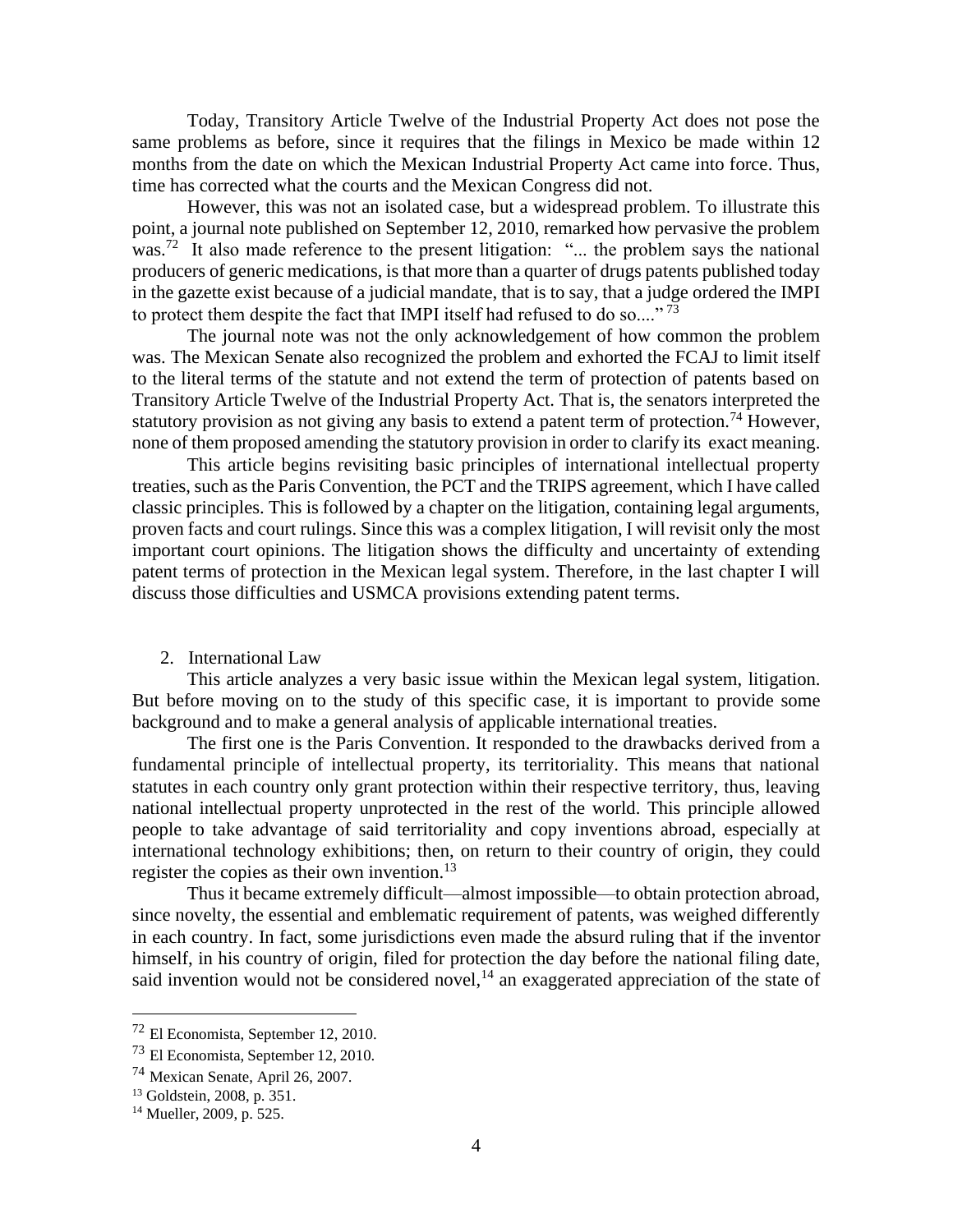the art. To avoid this problem, the application had to be filed simultaneously on the same day in all countries where protection was desired. The difficulty of the task can be better understood if we remember that the first version of the Paris Convention came into force in 1883.

The fundamental purpose of the Paris Convention was precisely to overcome the previously mentioned difficulties by establishing several principles. The first one is national treatment.<sup>15</sup> In addition, it establishes definitions and minimum protection parameters. However, the protection granted has never been automatic, so the inventor needed to apply for it, country by country. To facilitate filings in various jurisdictions, the Paris Convention establishes the principle of recognized priority, extending 12 months for invention patents and 6 months for trademarks, from the date of the first application.<sup>16</sup> This means that any filing by the applicant after the first filing date, in a member state within the aforementioned period, cannot be invalidated or denied, either by any previous application filed by a third party in that state, or by the publication of the application in the country of origin, or by the marketing of the product.<sup>17</sup> That is, this principle protects the priority date of the first application with respect to possible requests made by third parties, and also protects the novelty of the invention, which may be lost by the original application itself or by the commercialization of the product by the applicant.

Then, 12 months after the recognized priority date, the original patent application itself would cause the novelty of the invention to be lost abroad. This dilemma arises because intellectual property is territorial, but the state of the art is global. Although patents are granted by national offices and their scope is restricted to their country, the publication of the application by the national office will cause the invention to no longer be considered novel in a subsequent application filed in another country. This is because, in the majority of countries, once the application is filed, a publication of said application is made 18 months after the recognized priority date, if not before. In addition, once granted, the title is published, together with the application and the requested claims. Therefore, a patent application must be filed in all countries where protection is desired, almost at the same time.

Later, the PCT, which was negotiated at the initiative of the World Intellectual Property Organization (WIPO) appears. Its objectives are the simplification and uniformity of the various national patent application procedures through a single application format, as well as cost reduction of patenting inventions in various countries. Undoubtedly, the PCT was successful in its purposes since its member countries share a high degree of uniformity in the procedures to prosecute patents, in addition to having the same format. Likewise, the PCT has facilitated the titanic task of protecting an invention in several jurisdictions.

The procedure of prosecution through the PCT consists of two phases: one international before the WIPO; and the second national, in each of the countries in which protection is sought. The international phase includes: 1) international application to the PCT, which can be done directly with WIPO, with the option of filing online, or through one of the national patent offices of member states, which acts as receiver to prosecute the filing to WIPO;  $^{18}$  2) form examination; 3) an international search, on the novelty of the invention whose protection is requested and; <sup>19</sup> 4) international publication 18 months after the date of

<sup>&</sup>lt;sup>15</sup> Paris Convention for the Protection of Industrial Property, Stockholm (September 28, 1979), art. 2.

<sup>&</sup>lt;sup>16</sup> Paris Convention for the Protection of Industrial Property, Stockholm (September 28, 1979), art. 4.

<sup>&</sup>lt;sup>17</sup> Paris Convention for the Protection of Industrial Property, Stockholm (September 28, 1979), art. 4(B).

<sup>&</sup>lt;sup>18</sup> Patent Cooperation Treaty, Washington (June 19, 1970), arts. 3, 10.

<sup>19</sup> Patent Cooperation Treaty, Washington (June 19, 1970), art. 15.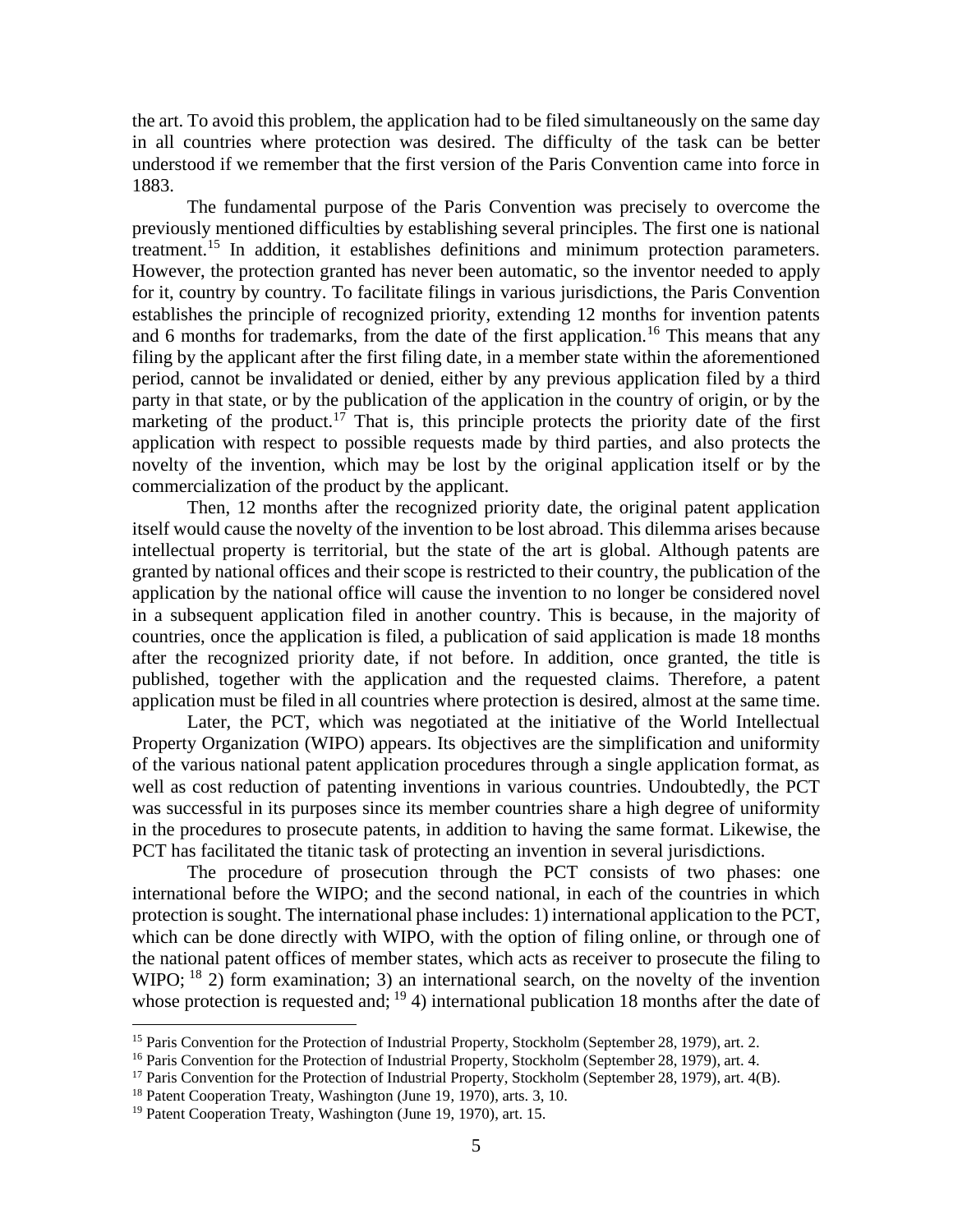recognized priority. <sup>20</sup> The following two phases are optional: 5) supplementary international search and 6) international preliminary examination.

A very convenient aspect of PCT is that applicants have up to 30 months after the priority date or first filing, to go to the national phase, country by country.<sup>21</sup> This term is much greater than the 12 months granted by the priority date principle established by the Paris Convention. In this regard, article 11 of the PCT establishes that the date of international filing will be the national filing date in each country in which protection is sought.<sup>22</sup> Therefore, during these 30 months, the applicant is able to assess whether the invention is profitable enough to warrant the prosecution in each country. In addition, this valuable time allows translations to be prepared in the language of each of the countries in which applicant intends to file for protection.<sup>23</sup> Additionally, the result of the international search on novelty and state of the art indicated in stage 3 of the international phase is highly persuasive at national offices, which will ultimately decide whether to grant the invention patent or not. In conclusion, a single international filing can be made, in one language, with the applicant paying a single set of rights and having the application filed in all requested member states, allowing to file the respective applications in those countries in 30 months.<sup>24</sup> Another advantage is that this international application can be submitted online.

We could not conclude this synopsis on international treaties on patents, without mentioning TRIPS Article 27. This is important because, with respect to patents for inventions, the Paris Convention does little more than establish national treatment, priority date, and the independence of rights. That is, it supports protection abroad through the patent, but does not define it, nor does it provide a minimum term of protection.<sup>25</sup> Hereof, the TRIPS agreement not only incorporates the Paris Convention itself, <sup>26</sup> but also defines patents for invention in the following broad terms: "patents shall be available for any inventions, whether products or processes, in all fields of technology, provided that they are new, involve an inventive step and are capable of industrial application."<sup>27</sup> This inclusive language was specially designed so that certain countries would not exclude pharmaceutical or agricultural products from protection.<sup>28</sup> In addition, the TRIPS Agreement limits and regulates the cases in which member states can establish compulsory licenses, and it establishes minimum rights of holders over their patents, and establishes a minimum term of protection of 20 years counted from the date of application of the patent.<sup>29</sup>

Finally, the TRIPS agreement is the first international treaty on intellectual property that, at global level, contains a chapter about enforcement of intellectual property rights. That is, it regulates how litigation procedures should be conducted in case of infringement. It includes general aspects, preliminary injunctions, evidence, damages, as well as measures at the border. Although these measures are directed to judicial authorities, TRIPS Article 49 allows such procedures to be carried out before administrative authorities with jurisdictional

<sup>20</sup> Patent Cooperation Treaty, Washington (June 19, 1970), art. 21.

<sup>21</sup> Patent Cooperation Treaty, Washington (June 19, 1970), art. 22.

<sup>22</sup> Khoury, 2012, p. 209.

<sup>23</sup> Ilardi and Blakeney, 2004, p. 40.

<sup>24</sup> Abbott *et al.,* 2007, p. 219.

<sup>25</sup> Pires, 2005, p.71.

 $^{26}$  Paris Convention for the Protection of Industrial Property, Stockholm (September 28, 1979), art. 2(1).

<sup>&</sup>lt;sup>27</sup> Agreement on Trade-Related Aspects of Intellectual Property Rights Marrakech (April 15, 1994), art. 27(1). <sup>28</sup> Mueller, 2009, p. 544.

<sup>&</sup>lt;sup>29</sup> Agreement on Trade-Related Aspects of Intellectual Property Rights, Marrakech (April 15, 1994), arts. 31, 28 and 33. Markham, 2011, p. 124.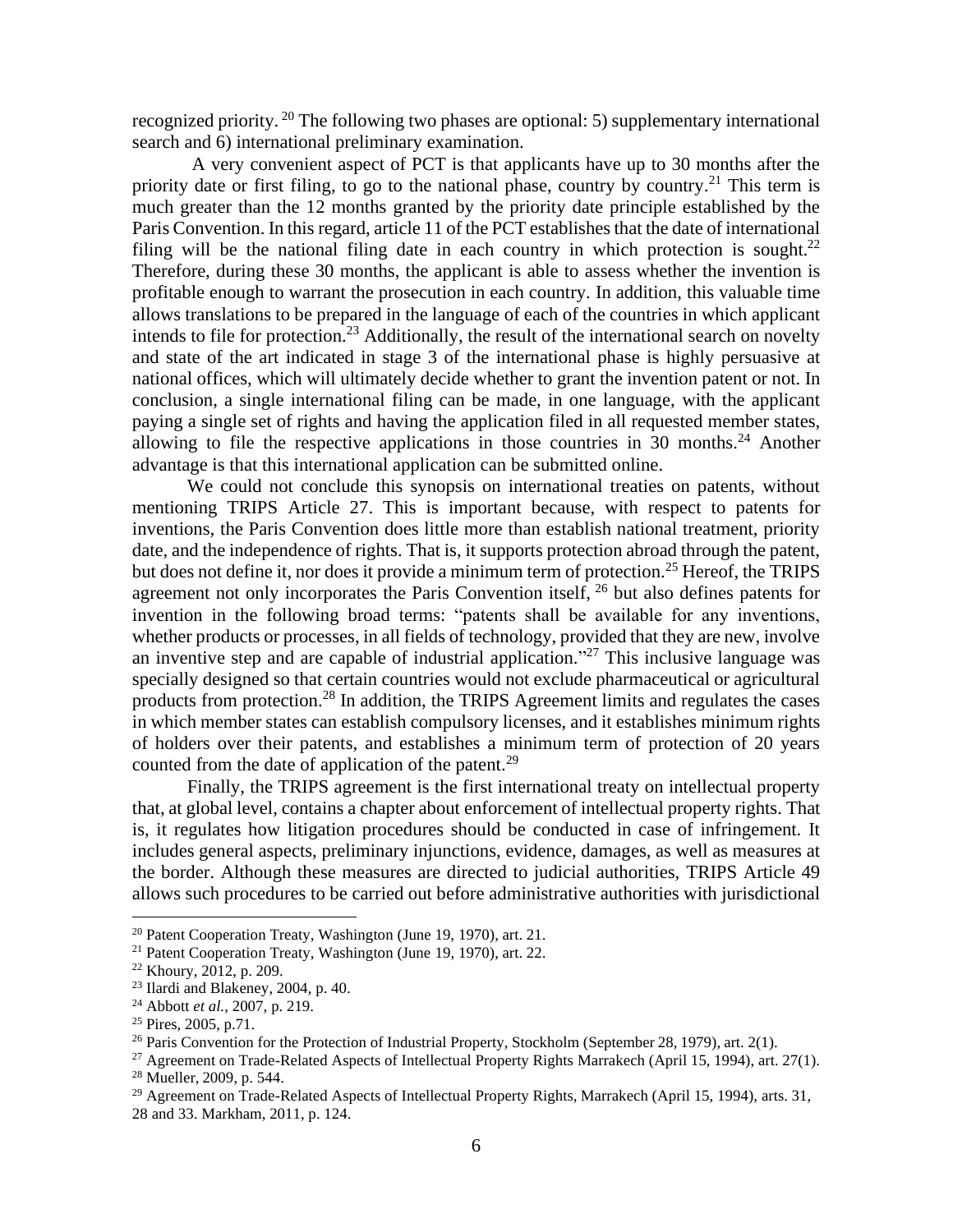functions, as is the case of Mexico. The litigation described in this article shows how the Mexican legal system has assimilated these international obligations.

### 3. *Takeda v. Rimsa*.

Intellectual property litigation is a complicated business in Mexico. Unlike most legal systems where such litigation is brought before an ordinary court within the judicial sphere, in the Mexican legal system, patent and trademark holders have to bring infringement cases before the IMPI, which is the administrative authority that grants patents and registers trademarks. This peculiar jurisdiction complicates litigation because of the difficulty in consolidating various actions in a single procedure. In addition, since parties have at their disposal appeals and actions to combat unfavorable judgments, litigation turns complex and lengthy in almost all cases.

This complicated jurisdiction poses another problem. The IMPI has no authority to condemn damages in infringement cases. Therefore, a winning party prevailing at IMPI infringement action, and also prevailing in all appeals, does not obtain a damages award in her favor yet. She has to start all over again, this time in a federal or state court, in spite of, the litigation under analysis did not reach the action for damages. It should be noted that a firm resolution of the IMPI is a precondition to start the ordinary civil suit to recover damages. All of the above procedures can take up to a decade, in violation of the principle of effectiveness of enforcement procedures established by the first paragraph of TRIPS Article 41. This dual litigation set makes the already complicated patent litigation even more complex.<sup>30</sup>

To facilitate reading, I will refer to Takeda as plaintiff, since this company filed the infringement action. The defendant is *Representaciones e Investigaciones Médicas, S.A de C.V.* (Rimsa). These terms will apply, regardless of either party filing an appeal or any action called *amparo*, which at the end of the day is a further appeal in the Mexican legal system.

Before filing the infringement action, or requesting any preliminary injunction, the plaintiff Takeda filed an appeal, for practical purposes. Actually, it was a contentious administrative proceeding against a resolution issued by the IMPI on January 25, 2005. In this resolution, the IMPI ruled inadmissible any modification of the term of protection of the patent object of the litigation. This contentious administrative proceeding was carried out before the Specialized Chamber on Intellectual Property of the Federal Court of Administrative Justice (FCAJ), an independent administrative court system within the executive branch, which reviews all administrative resolutions and decrees.

Takeda began its arguments alleging that although the IMPI had denied extending the term of protection of the patent, this was not what it had asked the IMPI to do; instead it had requested the correction of the term of protection.<sup>31</sup> In this regard, Takeda alleged that it was originally granted an expiration date of January 15, 2006 because on that date the patent would end in the country whose priority date was recognized. However, Takeda argued that the original filing was withdrawn in favor of another one that it subsequently filed, and that new filing generated a patent that would expire on the requested date, that is to say on January 9, 2011. This took place because the application whose priority date was recognized in Mexico never became a patent. Likewise, the plaintiff argued that according to Transitory

<sup>30</sup> Andrews, 2011, p. 226.

<sup>31</sup> Case No. 14113/05-17-05-9, 2006, p. 4.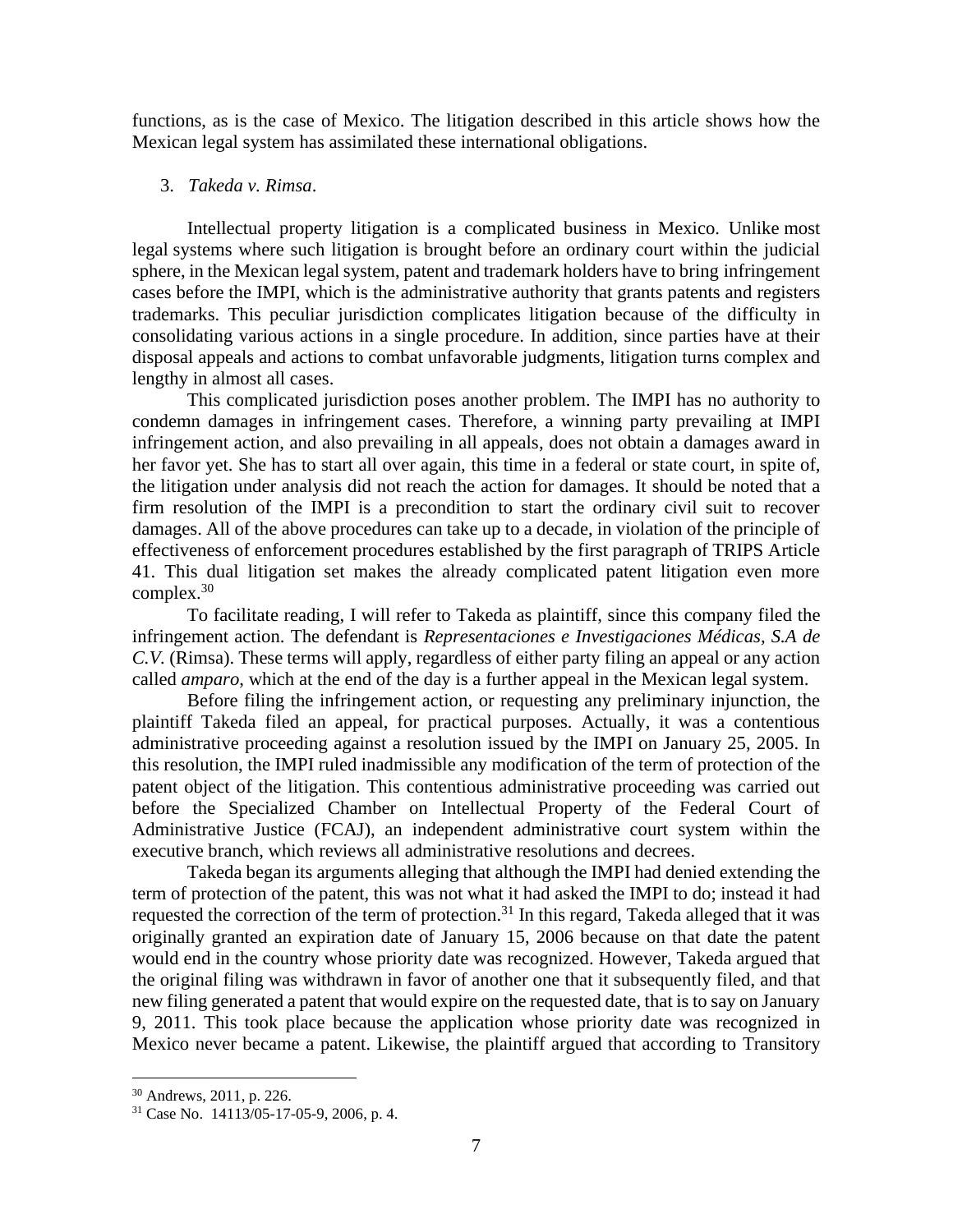Article Twelve of the Mexican Industrial Property Act, the term of protection of a patent in Mexico, should be based on the term of protection of the patent granted in the country of origin, not on the date of filing, "since applications are not valid...."<sup>32</sup>

This argument is questionable. If the original application was withdrawn in favor of another, then it is not the same invention and should not have the same priority filing date. Moreover, the difference of years in the term of protection of both would assume that the invention of the second filing, supposedly the same as the first one, would not be novel even in the country of origin. <sup>33</sup> However, Takeda argued that, in Mexico, the medical compound claimed by both Japanese applications was protected; therefore, it was the same invention and that the priority date of the first one was relevant because "it should be considered as the first application filed in a ... country ..." member of the PCT. Takeda also argued the relevance of the second application, but to determine the term of protection of the patent in Mexico since it argued that it was the same compound as the first one.<sup>34</sup>

Another argument of Takeda was that in issuing its resolution, the IMPI held that extending the term of protection would be in violation of Article 28 of the Mexican Constitution, which is the basis of intellectual property protection in Mexico, establishing protection only for "limited times." Takeda's argument was that only federal courts are authorized to interpret constitutional provisions. Furthermore, it reasoned that in any case, the term of protection established by Transitory Article Twelve of the Industrial Property Act did not exceed the 20 years established by Article 23 of the same statute.

Finally, Takeda contended that while the IMPI transcribed Article 4 bis of the Paris Convention, it did not express how that international precept led to the denial of the extension of the term of protection of the patent.<sup>35</sup> In this regard, Takeda stated that the principle of independence of patents established by Article 4 bis of the Paris Convention is only for questions of nullity and expiration and that there is no inconsistency between said treaty provision and Transitory Article Twelve of the Industrial Property Act.

In order to defend its January 25, 2005 resolution before the FCAJ, the IMPI argued that it was not authorized by any legal statutory provision to extend the term of protection of a patent. Likewise, it provided a series of arguments interpreting Article 4 bis of the Paris Convention maintaining that the patent regime of another country cannot be linked to the national regime, so that modifications in the term of protection made abroad must not be binding in Mexico. In addition, it maintained that Transitory Article Twelve of the Industrial Property Act only recognizes the priority date, and not subsequent filings made abroad.

The FCAJ considered the arguments presented by Takeda well founded. It began its decision by quoting parts of the legislative history of Transitory Article Twelve of the Mexican Industrial Property Act, stating that congressional intent was precisely to attract new technologies to the country. Outside of that, it assumed all the arguments made by Takeda as its own, starting from the one pointing out that it was a request for correction of the term of protection and not an extension of it, continuing to the argument that established that both Japanese requests dealt with the same invention, and finally even including the argument that

<sup>32</sup> Case No. 14113/05-17-05-9, 2006, p. 6.

<sup>&</sup>lt;sup>33</sup> Unless it is a provisional application, such as those existing in several legal systems, so that the original application date does not affect the term of protection. Migliorini, 2007, p. 439.

 $3\overline{4}$  Case No. 14113/05-17-05-9, 2006, p. 8.

<sup>35</sup> Case No. 14113/05-17-05-9, 2006, p. 15.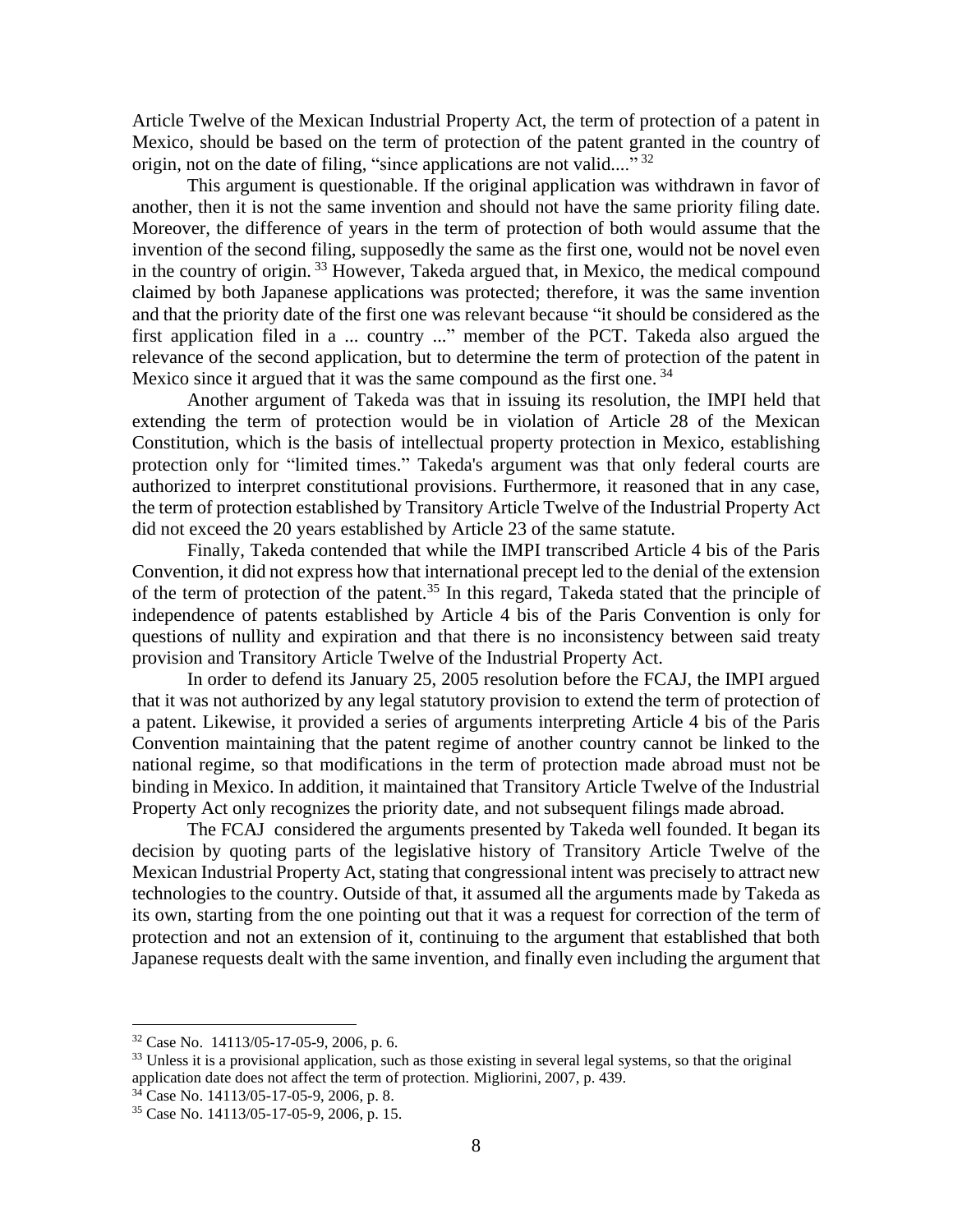said that an application that did not become a patent could not serve "to determine the expiration of the Mexican patent...."<sup>36</sup>

Regarding Article 4 bis of the Paris Convention, the FCAJ held that: "it does not apply to the specific case, because ... the plaintiff does not intend to extend the validity of its patent ... but rather the correct determination of it."<sup>37</sup> However, Article 4 bis of the Paris Convention does not prohibit extending the validity of a patent; what it prohibits is subjecting its term of protection to the patent's original priority filing date, which is precisely what the FCAJ did.

Article 4 bis of the Paris Convention establishes the principle of independence of rights in an "unrestricted sense," establishing that patents applied in one country shall been independent from those patents applied in other countries, regarding nullity, forfeiture, and the term of duration.<sup>38</sup> The wording of Article 4 bis left no doubts about the independence on the term of protection, even for patents obtained with the priority principle, establishing that their term of protection will be the same as those applied without such benefit. In the opposite sense, , , Transitory Article Twelve of the Mexican Industrial Property Act, links the term of protection of a national patent to the term of the country of origin, an occurrence that clearly violates the principle of independence of patents established by Article 4 bis of the Paris Convention.

Consequently, contrary to what the FCAJ held, Article 4 bis of the Paris Convention establishes the principle of the independence of patents in an "unrestricted sense," totally separating applied patents from each other. The absolute and literal character of the principle of independence underscores the contradiction between Transitory Article Twelve of the Industrial Property Act and Article 4 bis of the Paris Convention,<sup>39</sup> a reasoning that should have been sustained by the FCAJ.

The principle of independence regarding the term of protection has been unanimously supported by both $40$  the doctrine and case law of several member states of the Paris Convention.<sup>41</sup> The literal terms, in which it is established, eliminate any doubt or interpretation to the contrary. The decision of the FCAJ fails to discuss the scope of the international principle of independence of patents and, in fact, avoids its analysis, assuming inapplicability based on the argument that the extension of the term of protection was not requested. That is, the decision does not analyze if the syllogism established by Article 4 bis of the Paris Convention fits into the legal situation in question. It is simply ignored. If analyzed, there is no logical reasoning that could sustain FCAJ's decision.

Although it was not argued in the litigation, I consider that Transitory Article Twelve of the Industrial Property Act, not only contradicts the principle of independence established by the Paris Convention, but also that of national treatment established both by the Paris Convention and the TRIPS Agreement. <sup>42</sup>

While it was laudable to create an exception to protect inventions that could not be protected before the Industrial Property Act entered into force, this does not exempt the

<sup>36</sup> Case No. 14113/05-17-05-9, 2006, p. 27.

<sup>37</sup> Case No. 14113/05-17-05-9, 2006, p. 29.

<sup>&</sup>lt;sup>38</sup> Paris Convention for the Protection of Industrial Property, Stockholm (September 28, 1979), art 4 bis.

<sup>39</sup> Pires, 2005, p. 74; Goldstein, 2008, p. 353.

<sup>40</sup> See Mahne, 2012, p. 170; Oddi, 1987, p. 860; Abbott *et al.,*2007, p. 173.

<sup>&</sup>lt;sup>41</sup> This question has also been recognized, or rather taken for granted, in American case law, see *Voda v*. *Cordis* 476 F.3d 887 (Fed. Cir. 2007), pp. 898-899.

<sup>42</sup> Correa, 2007, p. 44.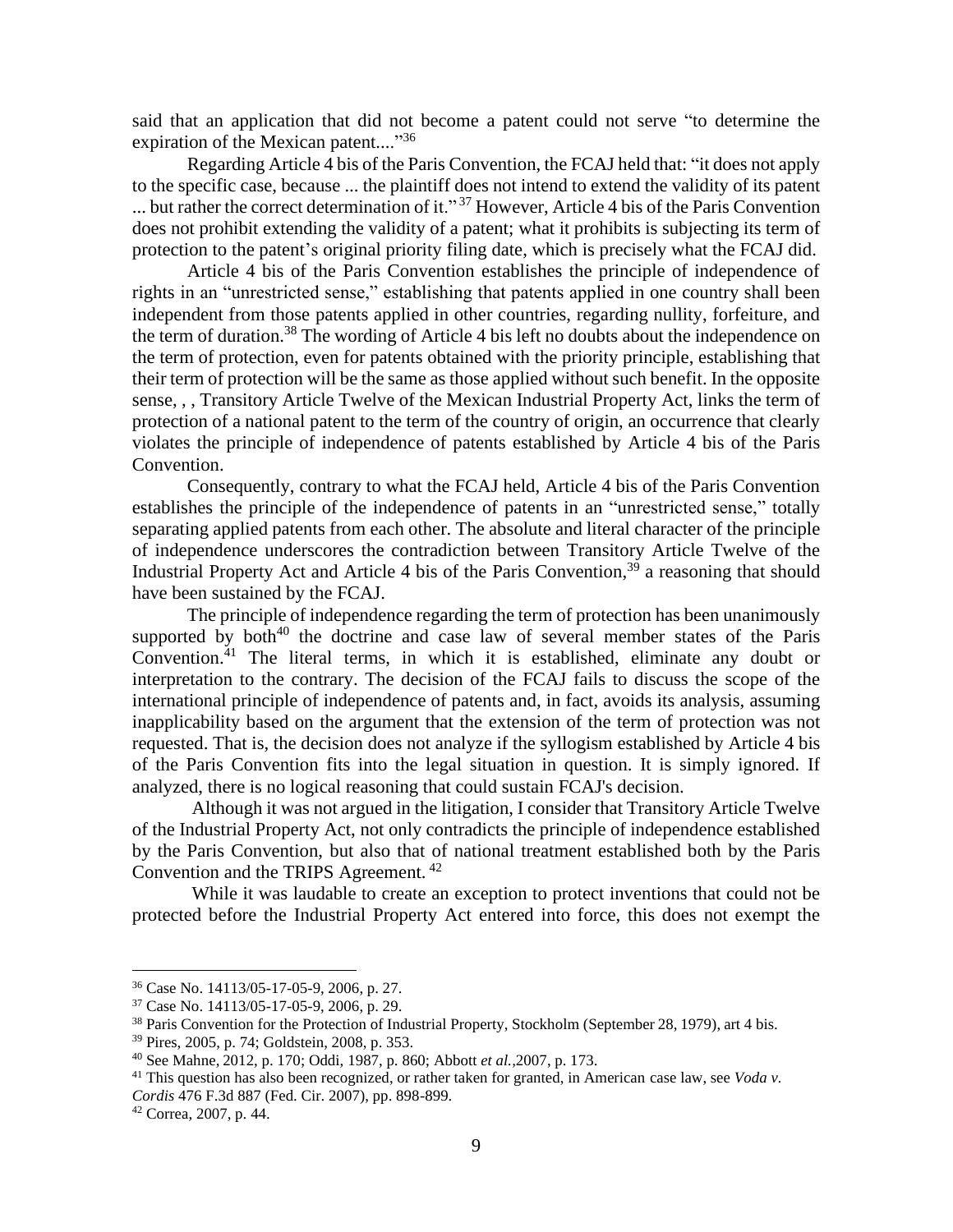legislator from complying with the principles established by the several international treaties regulating patents. <sup>43</sup>

I am referring especially to the principle of national treatment, the principle of independence, and the minimum term of protection established by the TRIPS Agreement, and incorporated into Article 23 of the Industrial Property Act. If the Mexican Congress has determined to protect inventions by means of an invention patent, then it has to protect them under the terms established by both, international treaties and by national law. The foregoing prevents the term of protection of a national patent from being subject to that term of protection, which was granted in the country of origin. Otherwise, nationals of the country of origin would obtain a lesser term of protection than Mexican applicants. The current law has caused great uncertainty and an abundance of litigation, including what happened in the present dispute.

Regarding the national treatment principle, if a member state grants a certain right or term of protection of any legal form of intellectual property to its nationals, that same right or term must also be granted to the nationals of the other member states of the Paris Convention or the TRIPS agreement. Therefore, if the Mexican inventors, who filed their patent applications on the same date as Takeda did in Mexico, received a term of protection of 20 years after that filing date, and Takeda was not granted the same term, we are facing a violation to the principle of national treatment. The foregoing would even include any exception or benefit received by the foreign holder by Transitory Article Twelve of the Industrial Property Act.

All of the above legal developments pose a strong problem in the Mexican legal system since, according to Article 133 of the Mexican Constitution, international treaties are hierarchically superior to any national statute.<sup>44</sup> So, if a specific statutory provision contradicts an international treaty, as a matter of legal interpretation, then what should prevail are the provisions established by the international treaty.<sup>45</sup>

### 3.1 Preliminary Injunction at IMPI

The description below shows how TRIPS enforcement provisions have been incorporated into the Mexican legal system.<sup>46</sup>

It is important to point out that resolutions issued by IMPI can be appealed, optionally, to the division superior in hierarchy at the IMPI itself, or directly before the FCAJ who can declare the nullity of the appealed resolution and order for the IMPI to issue a new resolution in the terms established by the FCAJ itself, as happened in the previous section. Moreover, the resolution of the FCAJ can be fought through the procedure called *amparo*.

On June 15, 2006, Takeda filed a petition for provisional measures against Rimsa. This request was based on Article 199 bis of the Industrial Property Act. This statutory provision was issued by Mexican Congress to incorporate TRIPS Article 50 into the Mexican legal system, thereby establishing preliminary measures without hearing the opposing party, or *inaudita altera parte* measures. However, this request was not admitted, because the IMPI

<sup>43</sup> Ersling and Strove, 2015, p. 513.

<sup>44</sup> Mexican Supreme Court of Justice, Case No. P. LXXVII/99, Federal Judiciary Gazette, Ninth Time, volume X, November 1999, p. 46.

<sup>45</sup> Second Chamber, Mexican Supreme Court of Justice, Case No. IV.2o.A.76 K (10a.), Federal Judiciary Gazette, Tenth Time, book 12, November 2014, volume IV, p. 2918.

<sup>46</sup> Agreement on Trade-Related Aspects of Intellectual Property Rights, Marrakech (April 15, 1994), arts. 41 - 60.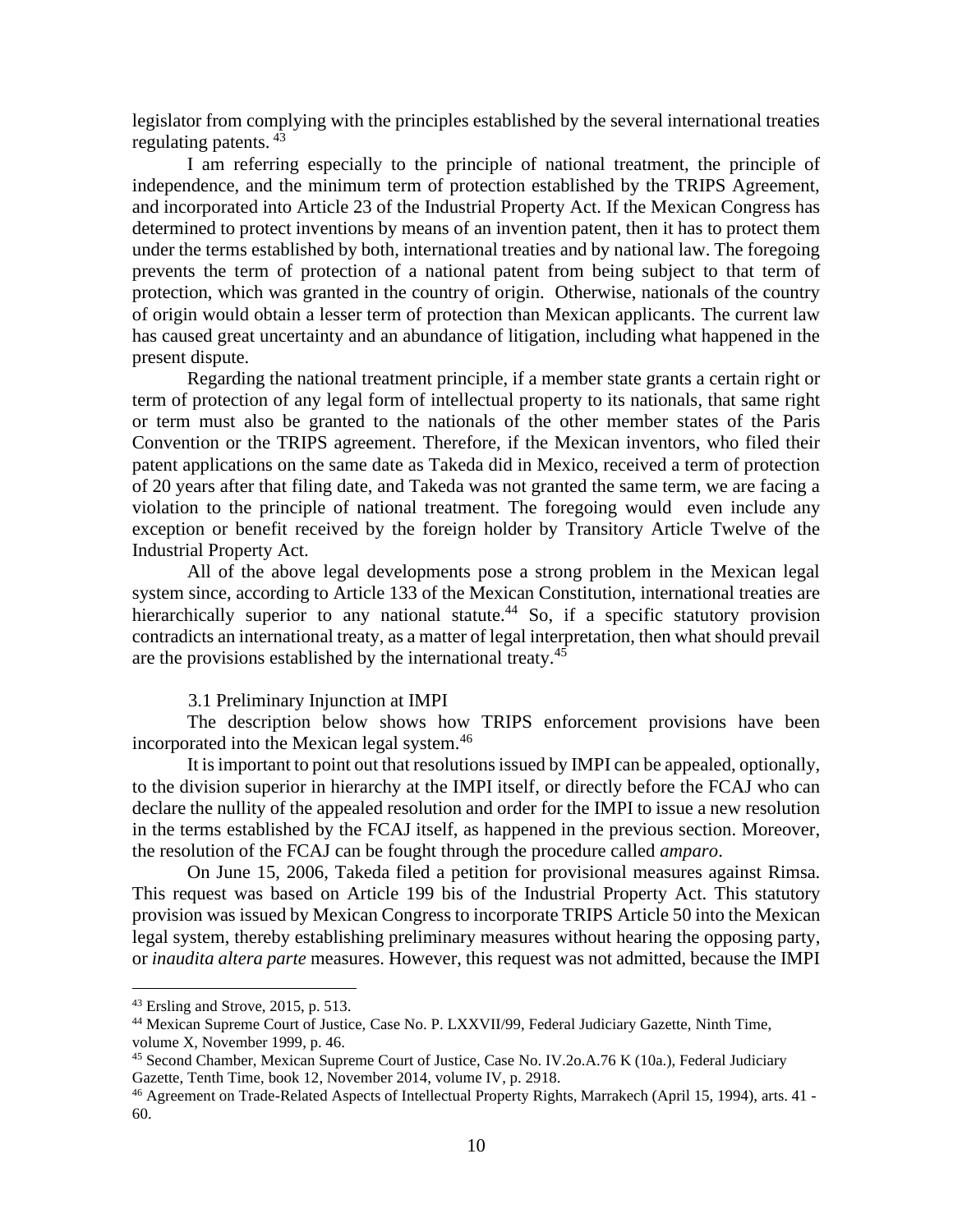held that the term of protection of the alleged infringed patent was being brought into question in another litigation.<sup>47</sup>

The other litigation was the one described before, including appeals and *amparos* promoted by Rimsa. As a result of those proceedings, on February 9, 2006, the IMPI had published in the Industrial Property Gazette that the patent was in force by a preliminary court order since its term of protection was in litigation. Against this publication, as well as the resolutions that previously led to the extension of the term of the patent, Rimsa promoted several *amparo* lawsuits, seeking to reverse this extension. However, it did not succeed in any of them.

Consequently, on July 26, 2006, the IMPI issued the requested preliminary measures, consisting of suspending the manufacture, offer for sale, sale, and distribution of the drug called *Diaberil*, whose active component was *Pioglitazone*. Furthermore, the IMPI was also ordered the drug in question to be withdrawn from circulation or distribution, and secured. Finally, the IMPI ordered the defendant to refrain from manufacturing and marketing any product that contained the active ingredient in question.

Article 199 bis 1 of the Industrial Property Act establishes the requirements that a plaintiff must demonstrate in order to obtain a preliminary measure. The first one is ownership of the right. To demonstrate this, Takeda produced a certified copy of the original title of the patent number 181354, whose original expiration date was January 15, 2006. However, it did not produce or mention the decree issued by the IMPI on July 20, 2006, in which it implemented the ruling of the FCAJ extending the patent term of protection until January 9, 2011. It is questionable that said decree was issued after the date in which the plaintiff presented its initial motion requesting the preliminary measures, that is to say on June 15, 2006. The foregoing causes doubt because the IMPI based the preliminary measures on a right that technically did not exist when said measures were requested; thus the law was applied retroactively.

According to the preliminary measures decree, the plaintiff demonstrated all the elements established by Article 199 bis 1 of the Industrial Property Act. Takeda demonstrated the actual and imminent violation of its rights, as well as the possible irreparable damage, in addition to providing necessary information for the identification of the infringing products and the place where the infringement was being committed. Moreover, the IMPI accepted a bail bond for the amount of twenty million pesos presented by the plaintiff in order to guarantee reparation for possible damages that the measure could cause the defendant.

According to second paragraph of Article 199 bis 1 of the Industrial Property Act, the person against whom preliminary measures have been issued may obtain their removal by means of a sufficient counter bail bond to respond for damages. Based on the foregoing, the defendant filed a counter-security policy for twenty-four million pesos, in order to obtain said benefit. On September 13, 2006, the IMPI accepted the counter-guarantee and ordered the withdrawal of the preliminary measures.

The plaintiff prevailed in the main infringement action; therefore, IMPI put the counter-security presented by the defendant at its disposal, which illustrates the risk faced by defendants who evade preliminary measures through this counter-guarantee.

This discussion has shown how preliminary measures without hearing from the opposing party are established, and illustrates how Article 50 of the TRIPS Agreement works within the Mexican legal system.

<sup>47</sup> *Takeda v. Rimsa* (IMPI 2013) p. 3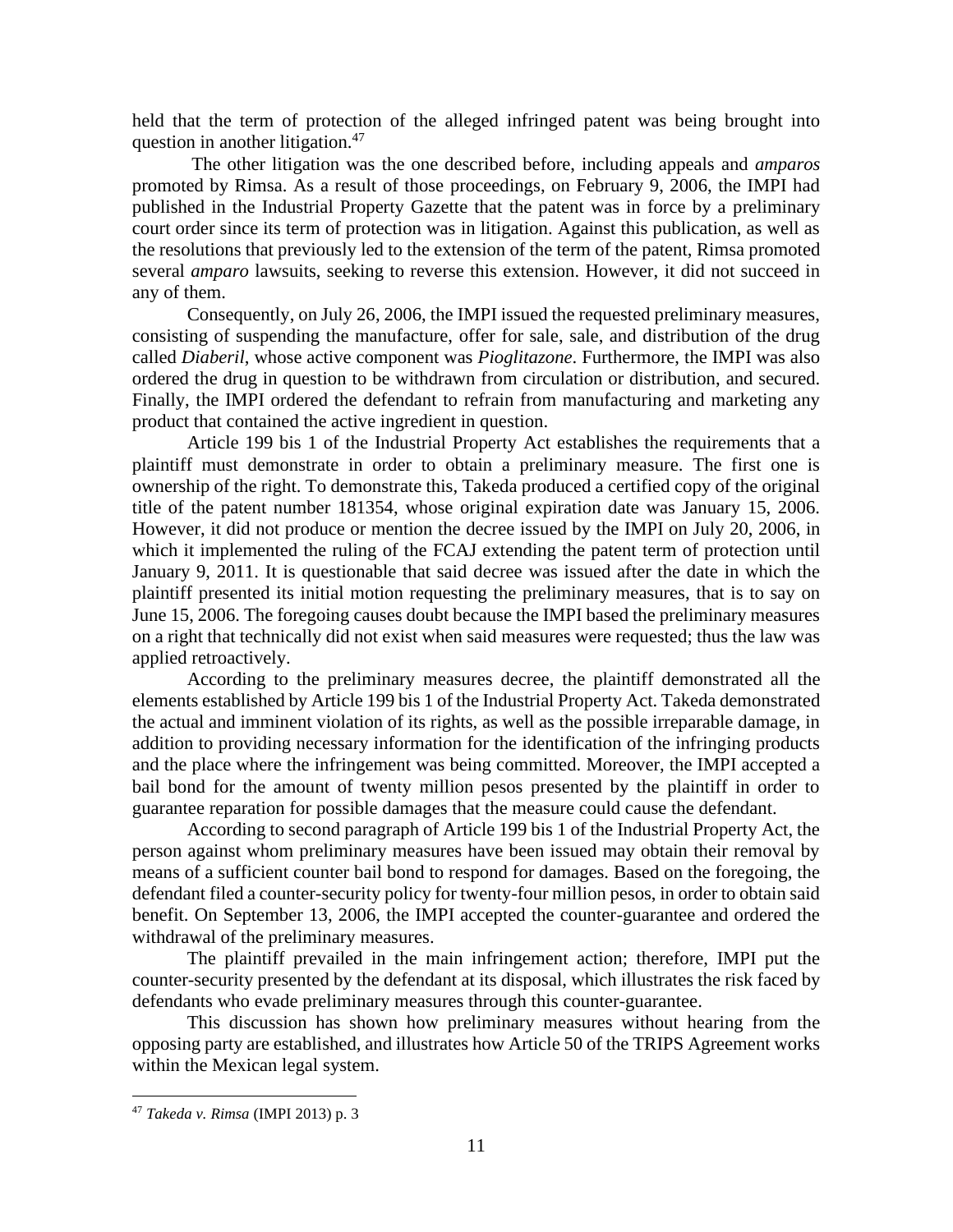### 3.2 Infringement Action at IMPI

Now let's look at the patent infringement action, all within the same docket record of the preliminary measures. On August 23, 2006, Takeda filed a complaint for the administrative declaration of infringement based on the causes established by fractions XI, XII and XXVII of Article 213 of the Industrial Property Act. After all stages of the proceedings were exhausted, on February 27, 2009, the IMPI issued a resolution in which it declared the administrative infringement of each of the causes of action.

The resolution began analyzing the defenses filed by Rimsa. One of them was that according to its original title, the alleged infringed patent expired on January 15, 2006. Therefore, the plaintiff had no right to sue for infringement since the medicine was in the public domain. In addition, Rimsa argued the absence of any legal provision that empowered the IMPI to extend the term of protection for a patent. The IMPI ruled the exception inadmissible, maintaining that by means of a decree issued on July 20, 2006, it had complied with what was ordered by the FCAJ, thus extending the term of protection of the patent until January 9, 2011. The IMPI did not miss the opportunity to recall that the decision of said court came precisely from an appeal filed by Takeda against a resolution in which the IMPI itself had originally refused to extend the term of protection of said patent.

After this, the IMPI analyzed and ruled about the evidence presented. I will briefly describe the most important pieces of evidence.

The first evidence was a certified copy of the alleged infringed patent title, to which IMPI gave full probative value to the ownership rights of the plaintiff. The foregoing took place notwithstanding the fact that, according to this title, the patent had expired on January 15, 2006. The plaintiff also presented as evidence, a certified copy of the cover page and page 53 of the IMPI Gazette published on March 9 and a certified copy of the Gazette published on February 2006. While the IMPI gave full probative value to these publications, the IMPI did not establish what the plaintiff had intended to demonstrate with them.

The plaintiff also exhibited a sample of the product marketed by the defendant, called *Diaberil*, which for procedural purposes in Mexico was considered a private documentary. Takeda also submitted a statement of facts raised on June 12, 2006 by a notary public who went to a specific pharmacy, attesting that a drug called *Diaberil*, containing *Pioglitazone,* was offered for sale there. To verify the above, the notary public asked the manager of the establishment for the medication in all its presentations; the manager assured him that although there were two presentations, he only had one of them. The notary public then proceeded to purchase the medication and requested an invoice at the time. Both, the medication and the invoice were added to the notarization of facts, with the medication in a sealed plastic bag to which a label was affixed indicating how it was acquired.

The plaintiff also presented as evidence, an admission which revealed that the defendant had marketed the product as *Diaberil*. This argued confession made by Rimsa consisted in the packing label that stated that the product had been "made in Mexico" by the defendant Rimsa. <sup>48</sup> Another important piece of evidence was the result of an inspection carried out by the IMPI on March 27, 2006 to an address identified on the record itself as property of the defendant, where pharmaceutical products were manufactured, stored, and conditioned, including *Diaberil*. This finding was documented in the respective statement of facts made by IMPI as a result of the inspection visit.

<sup>48</sup> *Takeda v. Rimsa* (2013) p. 45.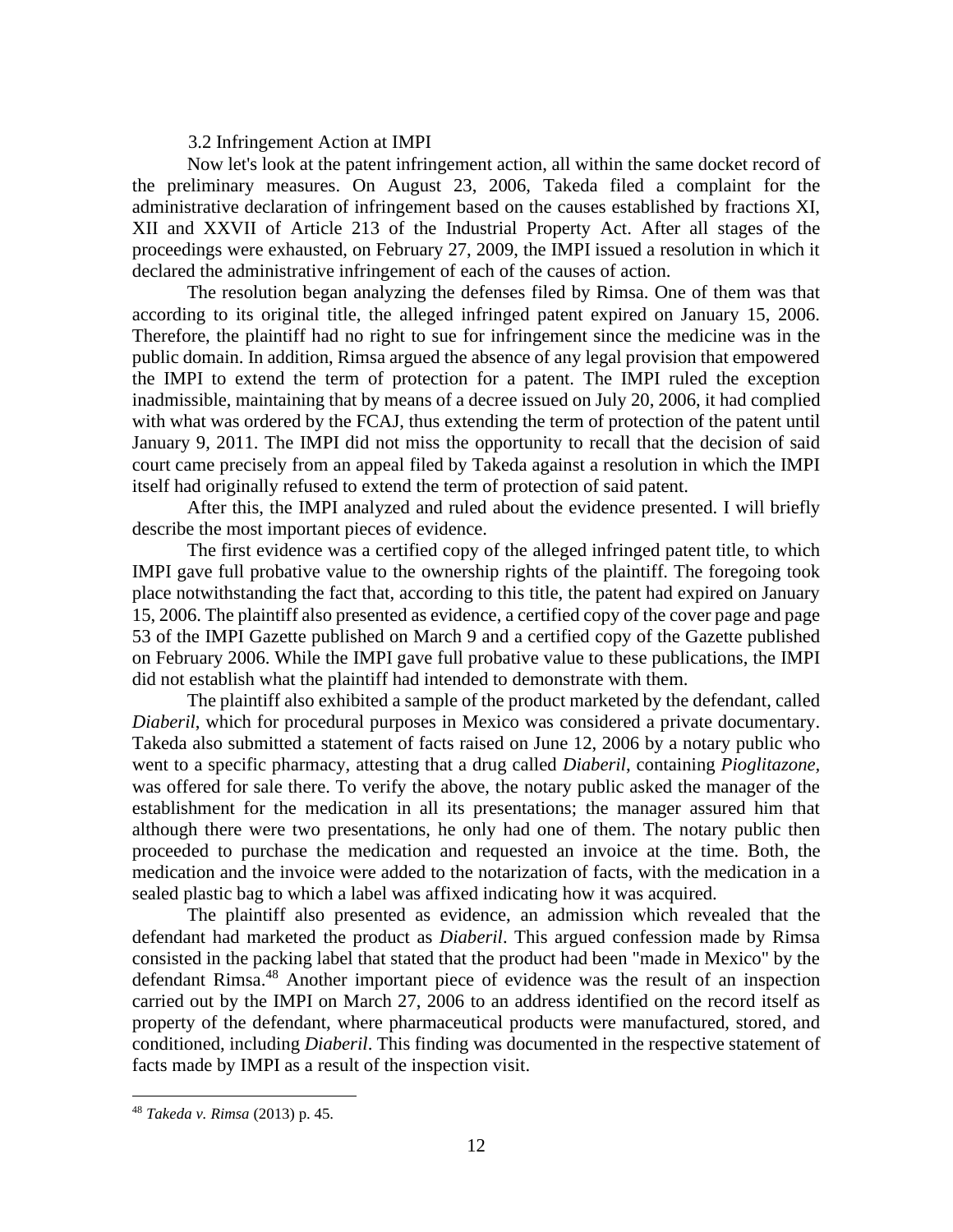The plaintiff also presented evidence from another inspection carried out on July 5, 2006 by a notary public which corroborated in a public document, the commercial launch of the product *Diaberil*, as carried out by the defendant in a hotel in Mexico City. There were also parts of a speech made by the CEO of the defendant company, who according to the record stated: "the validity of the patent has expired and Takeda requested an extension of the same, a situation that is not considered in the law ... the product is safe because it complies with the active component ... it has a sanitary registry ... Rimsa ... has the legal arguments to defend itself ...."<sup>49</sup> Said notary also recorded the receipt of a brochure with the description of the medication, which was annexed to the record, as well as two medical samples of the product subject to the controversy. It is worth mentioning that the plaintiff verified another inspection like the previous one, but this time by a notary public in Guadalajara, at another hotel, at another presentation of the medication, which took place on July 4, 2006.

Furthermore, the plaintiff provided evidence of the inspection made on July 27, 2007 by IMPI staff to an address indicated by the plaintiff as the place where defendant Rimsa manufactured the infringing product. There the inspector certified several facts formulated by the IMPI itself through a decree ordering such a visit, including the manufacture of the drug subject to the controversy. Moreover, other facts were certified regarding the identity of the establishment, manufacture, and storage of infringing products. At the end of the inspection, the inspector secured the alleged infringing merchandise.

The first cause of the action filed was the one established by fraction XI of Article 213 of the Industrial Property Act, whose description of an infringement is "to manufacture products covered by a patent or by a registration of a utility model or design industrial, without the consent of the owner or without the respective license." In order to set this cause of the action, the IMPI established two hypothetical elements to be demonstrated: the first one, the existence of a patent, property of a person; the second element was to demonstrate the manufacture or processing of products covered by that patent, without having the consent or license of the owner of the same.<sup>50</sup>

It is here where the case seems incongruous, since, to hold the first element, which is the existence of a valid patent right, the IMPI only considered the patent title, without offering a reason or making further analysis of the extension of its term of protection. That is to say, it only mentioned a title whose expiration date was January 15, 2006, five months before the plaintiff filed its infringement complaint, thus omitting to mention the resolution issued by the IMPI itself on July 20, 2006 where, in compliance with what was ordered by the FCAJ, the term of protection of the patent was extended to January 9, 2011. Likewise, the IMPI did not mention any publication in the Gazette regarding the extension of the term of protection. The foregoing is very important, because although one may infer from the record that the new term of protection derived from the extension of the same, in a well-founded and reasoned resolution,<sup>51</sup> this issue should have been clearly established.

The second element of the cause of the action, related to the manufacture or elaboration of the patented product without authorization or license of the patent holder, was upheld by the IMPI only because of the evidence resulting from the inspection of the premises of defendant Rimsa, which were carried out by IMPI staff on July 27, 2006.

<sup>49</sup> *Takeda v. Rimsa* (2013) p. 53.

<sup>50</sup> *Takeda v. Rimsa* (2013) p. 107.

<sup>51</sup> Agreement on Trade-Related Aspects of Intellectual Property Rights, Marrakech (April 15, 1994), art 41(3), establishes that decisions declaring infringement must be "reasoned."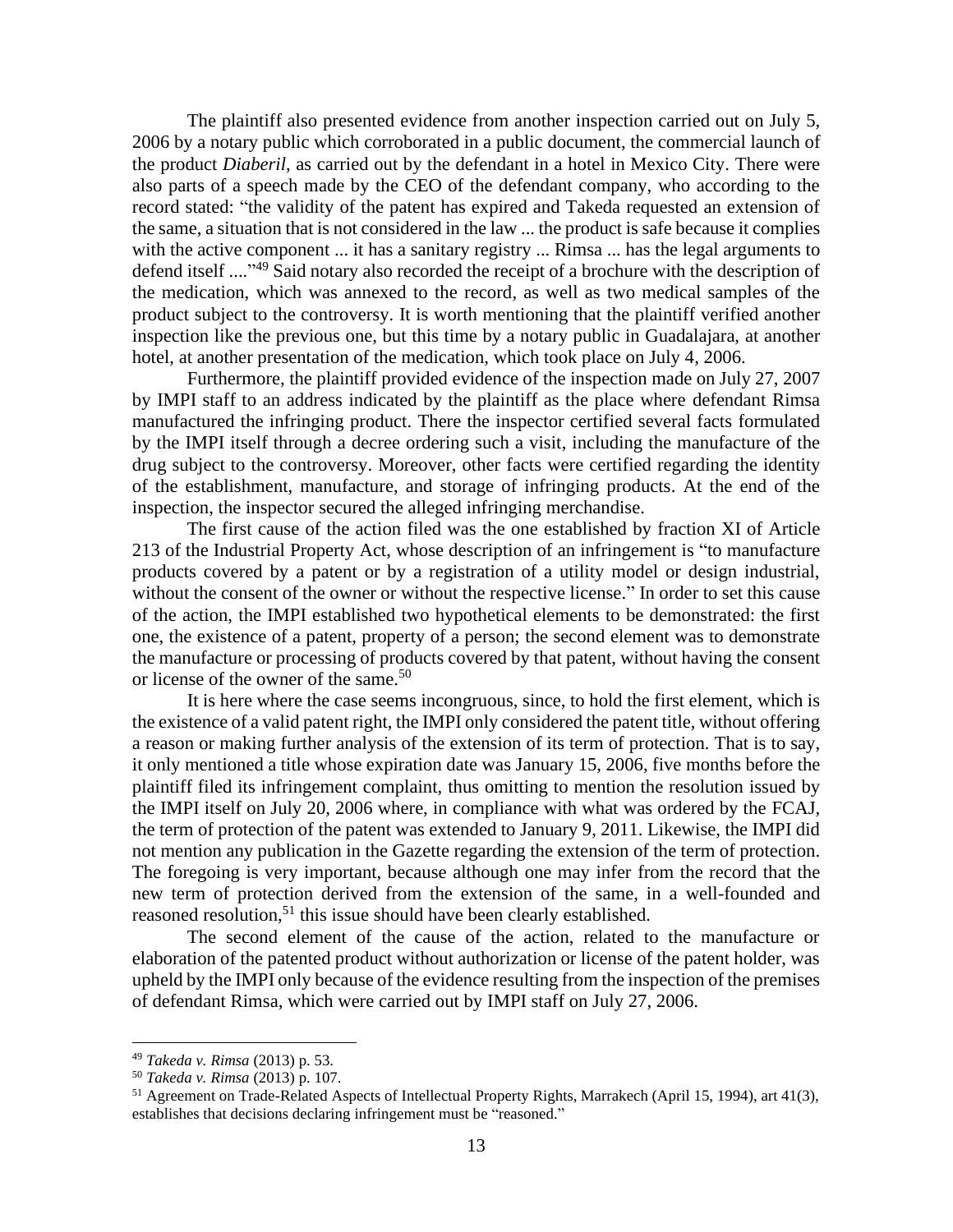The doctrine has established that the most difficult element for demonstrating a patent infringement, is if the infringing product or process violated the claims of the patent base of the action.<sup>52</sup> That is, the offending product is compared to the claims of the original patent title. Here this did not happen, since the defendant openly manufactured and marketed a product that invaded the patent of the plaintiff, with the expectation that it would be in the public domain.

As the second cause of the action, the plaintiff filed the infringement as established in fraction XII of Article 213 of the Industrial Property Act, consisting of: "... offering for sale or putting into circulation products covered by a patent ... knowingly that were manufactured or made without the owner's consent ...."

The first element, the ownership of a valid patent, was held to be proven with the analysis of the first cause of the action. Then, the IMPI relied on two notarized inspection visits presented by plaintiff to demonstrate the presentation of the *Diaberil* product by Rimsa, one made in a hotel in Guadalajara, and the other made in a hotel in Mexico City. As described above, in the latter, the notary public stated that the CEO of Rimsa had indicated that the patent object of litigation had already expired and that the plaintiff had requested the extension of its term of protection. With this, the IMPI held that Rimsa, manufactured and sold the product knowing about the patent basis of the action.<sup>53</sup>

The last cause of the action filed by the plaintiff contained in the residual fraction XVII of Article 213 of the Industrial Property Act establishes as an infringement: "the other violations of the provisions of this Act that do not constitute crimes ...." This fraction was related to the exclusive rights granted to the owners of the patents by the fraction I of Article 25 of the same statute, consisting of the "right to prevent other persons from manufacturing, using, selling, offering for sale, or importing the patented product, without owners' consent...." The IMPI ruled on this infringement because of the defendant's unauthorized manufacturing of the product called *Diaberil*, which contained the substance protected by the patent base of the action.

Finally, the IMPI sentenced defendant Rimsa to pay a fine for the amount of twenty thousand days of minimum wage, the usual unit to set fines in Mexico.<sup>54</sup> In addition, it ordered the defendant to "refrain from manufacturing or elaborating, as well as offering for sale, or putting into circulation products that invade ... the patent 181354 ...."<sup>55</sup> In this regard, the IMPI determined to make definitive the preliminary measures imposed on the defendant, ordering the bail bond presented when requesting said measures to be placed at the disposition of the plaintiff. In addition, it ordered the counter bail bond presented by the defendant in order to lift the preliminary measures and amounted to twenty-four million pesos to be put at the plaintiff's disposition.<sup>56</sup>

3.3 Review of IMPI Infringement Ruling by FCAJ

Defendant Rimsa filed a trial of nullity before the FCAJ against the infringement judgment of the IMPI. I would summarize the motives for challenge this way: First, Rimsa argued that there was no statutory provision authorizing the extension of the term of protection of a patent; second, Rimsa argued that it had not been heard in the aforementioned

<sup>52</sup> McJohn, 2003, p. 173.

<sup>53</sup> *Takeda v. Rimsa* (IMPI 2013) p. 109.

<sup>&</sup>lt;sup>54</sup> Around eighty thousand American dollars, at the exchange rate of 20 Mexican pesos per dollar.

<sup>55</sup> *Takeda v. Rimsa* (IMPI 2013) p. 113.

<sup>&</sup>lt;sup>56</sup> Around one million two hundred thousand US dollars, at the exchange rate of 20 Mexican pesos per dollar.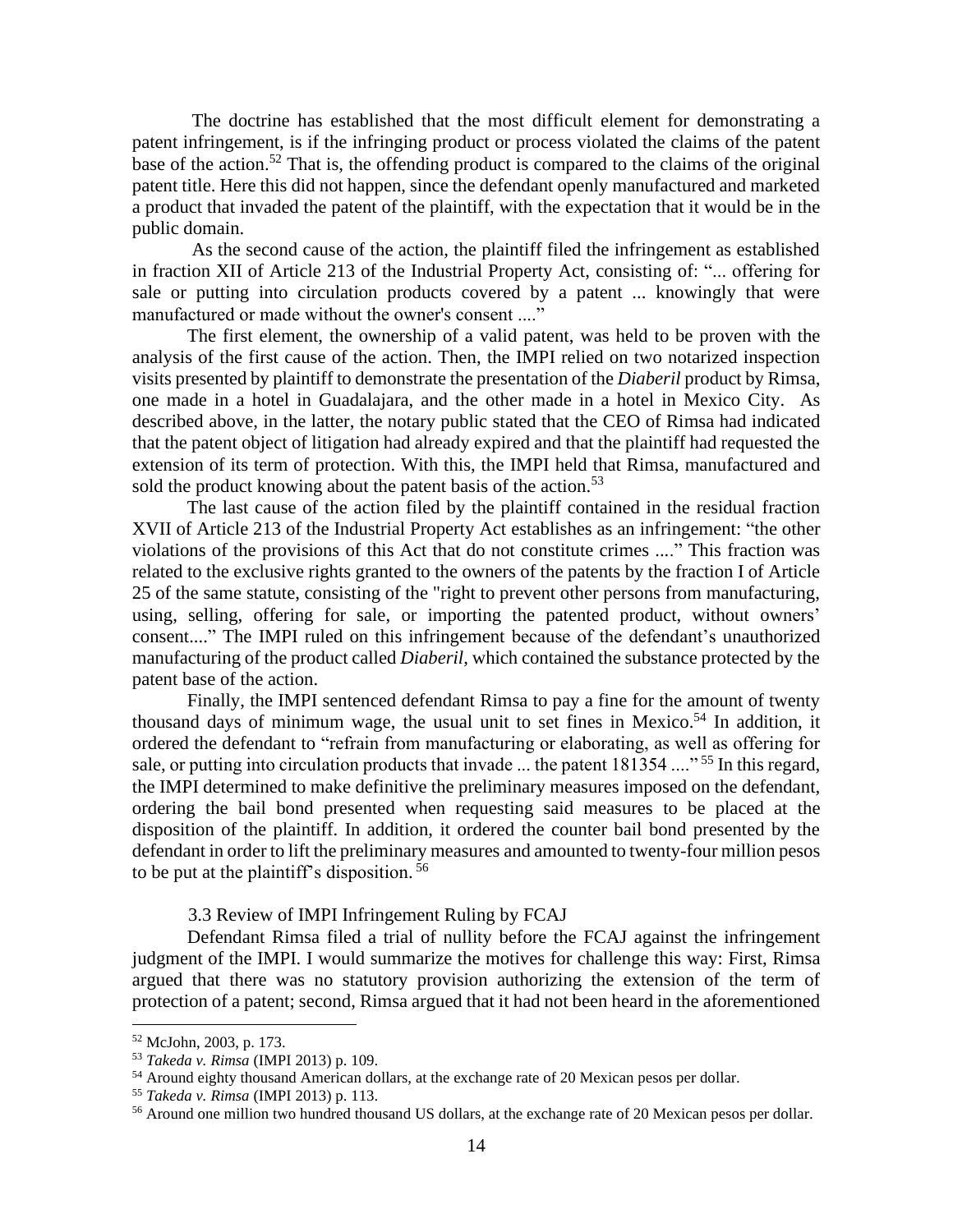extension proceeding since it was not part of it, which violated its opportunity to be heard or due process; <sup>57</sup> and finally Rimsa argued that such extension in the term of protection was not applicable, since the term had not been published in the Intellectual Property Gazette. Therefore, contrary to what was established by the IMPI resolution, there was no infringement.

Once again, the FCAJ ruled against the defendant, dismissing all the arguments as *res judicata*. <sup>58</sup> The FCAJ held that the legality of the decree by which the IMPI complied with the order extending the term of protection of the patent had been confirmed previously. In this sense, it established that "a binding ruling had been made for the parties ... to consider otherwise would imply a violation of the principles of legal certainty and security."<sup>59</sup>

Thus, the FCAJ held that, since the extension of the patent term of protection until January 9, 2011, was already determined, it was inadmissible that the defendant Rimsa "sought to exempt herself from the infringements declared under the argument that the patent ... had lost its validity...."<sup>60</sup>

Although the FCAJ acknowledged that Rimsa could not intervene in the procedures to extend the term of protection of the patent, "since its intervention was not admitted ... it is not for the FCAJ in the present procedure to determine the legality of that determination."<sup>61</sup> Furthermore, it held that the lack of legal interest or standing would have been the main reason for the dismissal of the *amparo* lawsuits filed to combat the extension of the patent.

The above situation raises an important problem, since initially the defendant was not allowed to intervene in the proceedings to extend the term of patent protection, due to lack of legal interest or standing; and later in the infringement action, the issue was considered *res judicata*. The legal system disregarded a legitimate expectation resulting from a patent supposed to be in the public domain, especially for a laboratory planning to manufacture the medication once it had been in the public domain. This laboratory had, in fact, already made a monetary investment and obtained marketing approval from the health authorities. If all of these considerations were not considered of legal interest or standing, it was due to excessive and blinding formalism in those courts, a common situation in the Mexican legal system.

Rimsa finally argued that the infringement ruling could not be issued because it had been initiated before IMPI, a nullity procedure against the allegedly infringed patent. However, the FCAJ considered that Rimsa did not file such an action, because IMPI had dismissed it.<sup>62</sup> Therefore, the FCAJ disregarded the argument, holding that the decision of the IMPI denying the nullity of the patent had the presumption of legality.

#### 3.4 The *Amparo* 245/2014.

In the Mexican legal system, a legal writ of protection called *amparo* is available against the violation of any constitutional right, among other things. However, most of the time, the constitutional infringed right is the correct application of the law, which is contained

<sup>57</sup> Amparo 245/2014 (2014) p. 28.

<sup>58</sup> Amparo 245/2014 (2014) p. 33.

<sup>59</sup> Amparo 245/2014 (2014) p. 34.

<sup>60</sup> Amparo 245/2014 (2014) p. 34.

<sup>61</sup> Amparo 245/2014 (2014) p. 36.

<sup>62</sup> Amparo 245/2014 (2014) p. 42.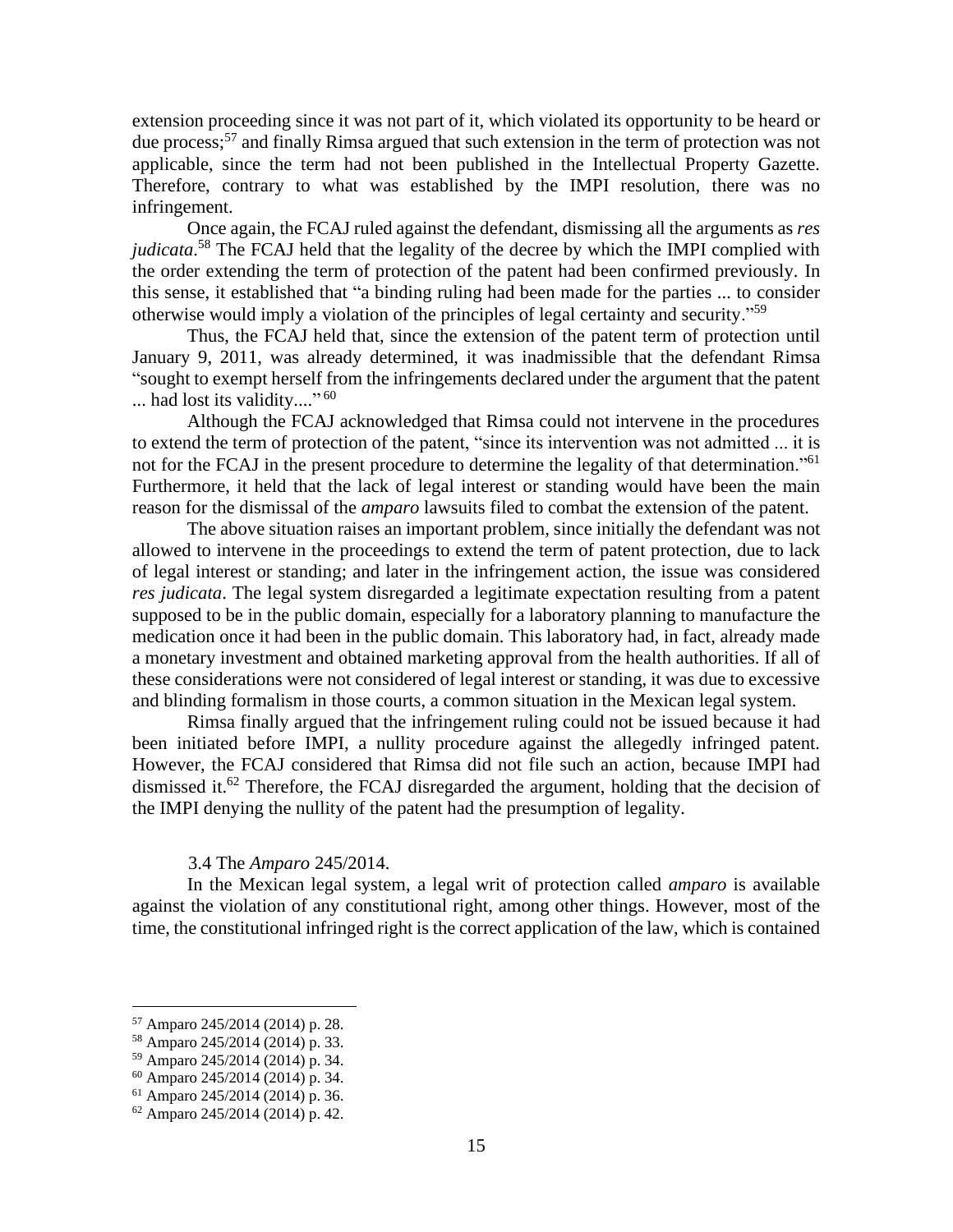in articles 14 and 16 of the Mexican Constitution. <sup>63</sup> While the use of *amparos* was historically criticized as converting a cassation or ordinary appeal into a constitutional action that would fill constitutional courts with ordinary appeal cases,  $64$  currently the extensiveness of the action of *amparo* is a hallmark of the Mexican legal system.<sup>65</sup> Against the resolution of the FCAJ just described above, Rimsa filed an *amparo* suit, with arguments primarily related to the correct application of the law and, in addition, some arguments related to due process of law and the constitutional right of no retroactivity.

Both the first and the second arguments referred again, to the extension of the term of protection of the patent basis of the infringement action. These were similar to the arguments presented before the FCAJ.

Another argument, was related to the fact that the infringement procedure should not be resolved until the resolution of a procedure of nullity filed against the alleged infringed patent became final. This is because in that nullity case, an *amparo* could still be initiated. In this sense, Rimsa argued that the FCAJ incorrectly upheld the presumption of legality of the ruling, denying the nullity of the patent. The Circuit Court only considered this last argument. It based its determination, mainly on Article 366 of the Federal Code of Civil Procedure, which establishes that a procedure will be suspended, until a resolution in a different procedure is pronounced, in order to avoid contradictory resolutions on related issues. Then, the Circuit Court vacated the resolution, ordering the FCAJ to issue a new resolution in order to determine whether the decision regarding the nullity of the patent, would remain final. The Circuit Court also ordered the FCAJ to determine "the consequences that such determination has in the infringement procedure...."<sup>66</sup>

On remand, the FCAJ declared that the only consequence of this was that the infringement procedure would be suspended, "until the administrative declaration of nullity procedure in which the patent is filed ... is definitively resolved."<sup>67</sup> So, it stayed the effects of the infringement judgement until the time to fill an Amparo in the nullity procedure had elapsed. Therefore, everything remained the same. Against this FCAJ ruling, Rimsa unsuccessfully attempted another appeal that reached the Supreme Court.

4. Mexican Experience on Patent Term Extensions and USMCA. What is next? 4.1 Lessons from the Case

The litigation described above illustrates at least two problems. The first is a poor legislative technique that, when drafting Transitory Article Twelve of the Industrial Property Act, the legislators ignored or rejected basic principles about patents established by both the Paris Convention and the TRIPS Agreement, specifically the principles of national treatment and independence of patents. The second problem is the liberal and activist interpretation that FCAJ judges have taken with respect to this statutory provision.

Moreover, the criterion that left the defendant out of the litigation extending the term of protection of the patent is unfortunate and excessively formalistic due to lack of legal interest or standing. If the expectation to exploit a patent that passes into public domain, together with the investment made to carry out such exploitation is not of legal interest, it is

<sup>&</sup>lt;sup>63</sup> In this specific case, doctrine usually called this procedure Amparo Cassation, because of its similarity to the cassation appeal of French origin. Fix-Zamudio y Valencia, 2009, p. 924.

<sup>64</sup> Rabasa, 1955, pp. 75 y 103.

<sup>65</sup> Burgoa, 2009, p. 145.

<sup>66</sup> Amparo 245/2014 (2014) p. 76.

<sup>67</sup> Inconformidad 608/2015 (2015) p. 13.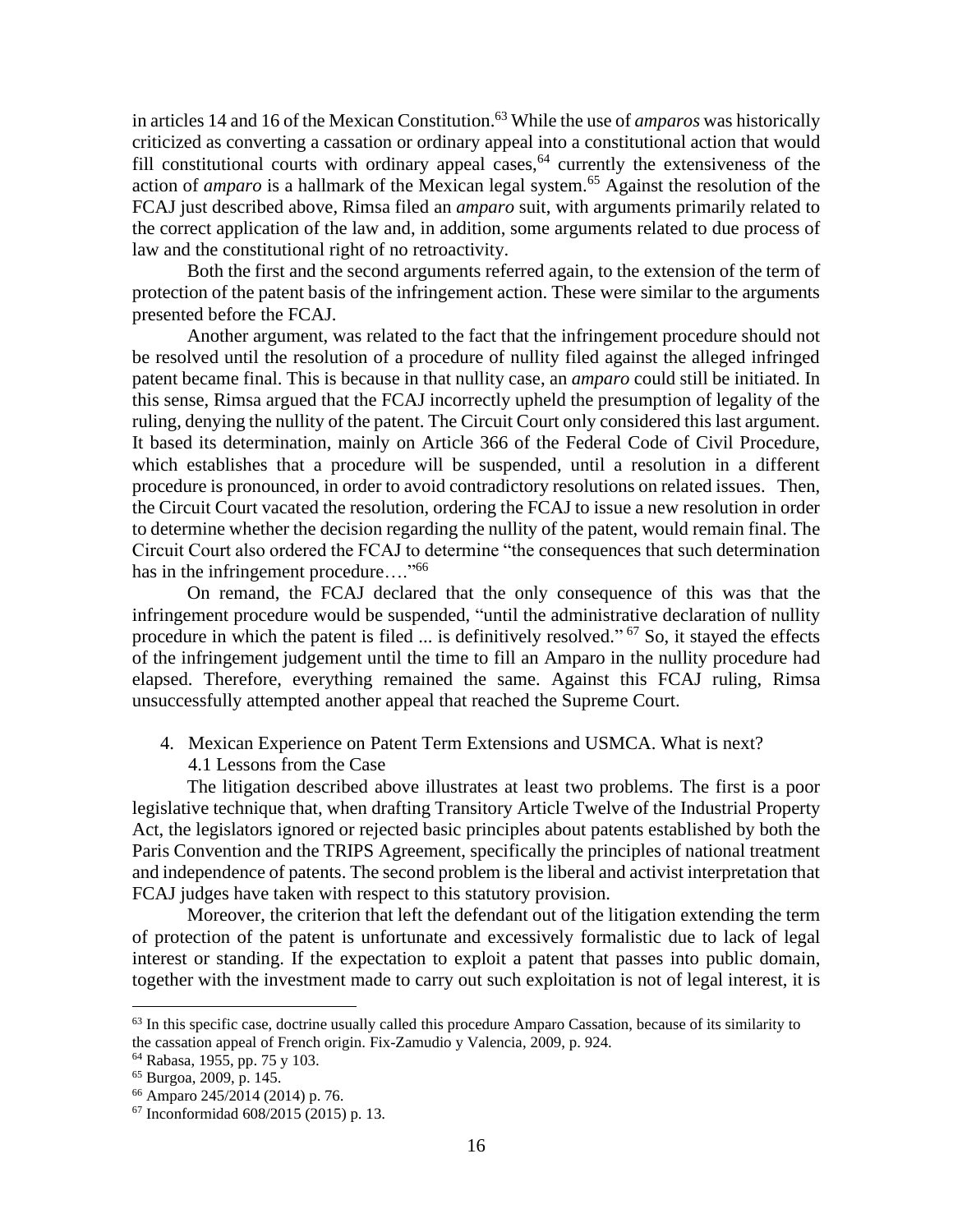worth asking what it is. In addition, during the infringement action, the defendant had no chance to defend himself against such extension with the argument of "*res judicata*." Therefore, this was not a fair or equitable procedure, as ordered by Articles and 41 (1), and 42 of the TRIPS Agreement. Moreover, there is a retroactivity issue, since we are dealing with a procedure that begins with a motion for preliminary measures filed on June 15, 2006, but the IMPI did not change the term of protection of the patent until July 20, 2006.

Even if the case seems to suggest an apparent winner, in truth, there were no winners at all. Legislative misfortunes were not resolved at the jurisdictional sphere. The defendant, obviously lost the infringement litigation, but the winning party did not do well either, since the principles of independence of patents and national treatment were violated to its eventual detriment. At the end of the day, Takeda obtained a shorter term of protection than Mexican nationals who filed an application on the same day the plaintiff did.

This and other similar litigations could have been avoided from the beginning at the legislative level. If the intention was to protect those inventions which otherwise would not meet the novelty requirement, Congress should have granted them the 20 years established by Article 23 of the Industrial Property Act and not subject their term of protection to uncertainty. If that had been the case, there would be two winners in this case, not two litigants.

The lesson here is that statutory provisions allowing extensions, or interpreted so as to allow extensions on the term of protection of patents, create uncertainty and also add an unnecessary burden on patent offices. At the time of this litigation, IMPI had to create a new administrative division in order to deal with numerous motions to extend the term protection based on Transitory Article Twelve of the Industrial Property Act. The problem was finally solved by time. Today, there are no more patent term extensions in the Mexican legal system. Transitory Article Twelve was applicable only to patents filed in Mexico within a year after the Industrial Property Act came into force in 1991.

# 4.2 USMCA Patent Term Adjustments.

The Mexican legal system faces a greater problem that will not be resolved over time: the new USMCA intellectual property chapter. This chapter was copied almost verbatim from the intellectual property chapter of the Trans-Pacific Partnership Agreement (TPP).<sup>68</sup> Chapter 20 of the USMCA contains provisions establishing patent term "adjustments" in two not well-defined scenarios. The first one is when "there are unreasonable delays" in the issuance of a patent.<sup>69</sup> The second is for pharmaceutical products when there is an "unreasonable" curtailment of the effective patent term as a result of the marketing approval process."<sup>70</sup> As the above litigation showed, both scenarios assure uncertain, complicated, and burdensome patent term adjustment procedures.<sup>71</sup>

While there is an argument that looser definitions in trade agreements can open several modes for implementation, the more than 60 pages of intellectual property Chapter 20 of the USMCA has been characterized in the opposite way, as defining in detail a broad range of domestic intellectual property standards.<sup>72</sup> Chapter 20 does not appear to be

<sup>68</sup> Hughes,2017, p. 493.

<sup>69</sup> USMCA, article 20.44 (3).

<sup>70</sup> USMCA, article 20.46 (2).

<sup>71</sup> Kilic, 2014, p. 44.

<sup>72</sup> Weatherall, 2016, p. 261.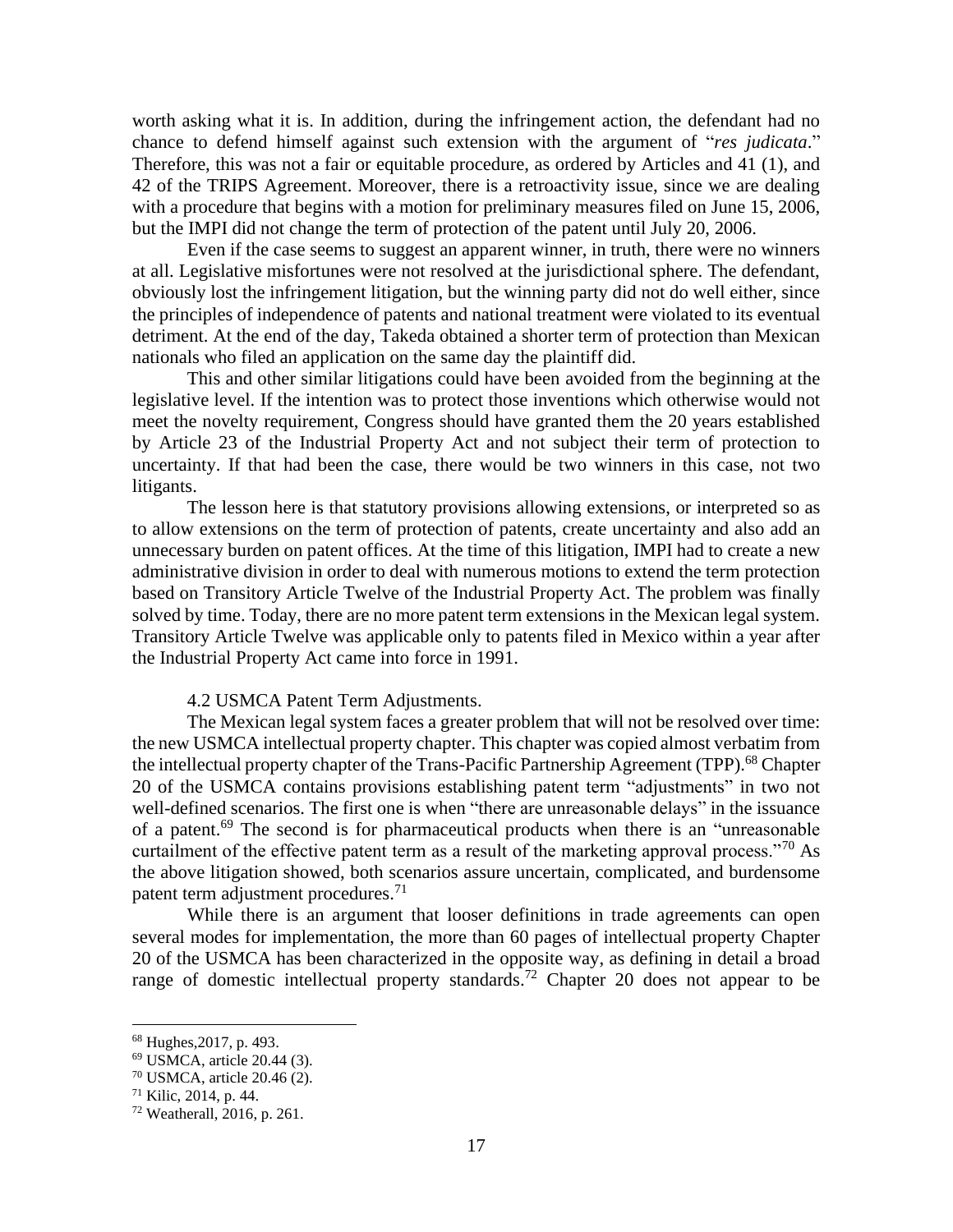regulating trade, but dictating domestic intellectual property law.<sup>73</sup> However, it is reasonable to assume that those patent extension provisions, were deliberate imprecisely to overcome political interest and trade negotiations.<sup>74</sup> Accordingly, if we take the first argument, on those patent extension vague terms, the door is open for the Mexican Congress to implement them narrowly in the Mexican Industrial Property Act. A good example is the U.S. Patent Act itself, which limit time extensions to five years in cases of marketing approval delays.<sup>75</sup> Those lengthy U.S. statutory provisions are very specific, unlike most statutory provisions in the Mexican Industrial Act. Nevertheless, those U.S. provisions are not implementing any international treaty, but creating the later exported extension of the patent term. Therefore, when drafting patent term extensions, it would be helpful for the Mexican Congress to look at the U.S. Patent Act. While the language may be imperfect, well-crafted statutory provisions, specific and restricted, give less deference to judges' interpretation.

Patent term extensions were the result of lobbying efforts by the U.S. pharmaceutical industry. The problem for them is that the Food and Drug Administration (FDA) requires marketing approval processes in order to assure safety and effectiveness of medications. This approval normally varies from eight to twelve years.<sup>76</sup> However, in order to protect the ideas and research behind new medications, pharmaceutical companies have to file applications for patent protection at the very beginning of the research, when they have not even started the marketing approval process. In addition, the 20 years term of protection established by article 33 of the TRIPS agreement, begins at the patent application filing date. Therefore, the argument for patent term extensions is to compensate such delays that would means shortening periods of exclusivity.

Obviously, the next step would be to incorporate patent term extensions in bilateral trade agreements, in the failed TPP, and now in the USMCA. That is perfectly understandable from the pharmaceuticals point of view. However, those patent term extensions as defined by USMCA do not include several safeguards existing in the U.S. legal system. When the U.S. Congress amended the Patent Act through a reform called the Hatch-Waxman Act, it tried to balance interests of brand pharmaceutical companies and generic producers.<sup>77</sup> That is why the U.S. Patent Act provisions are somehow more balanced than USMCA adjustment term provisions. The Hatch-Waxman Act establishes extensions on the patent term of protection in order to compensate for a portion of the term of protection lost when pharmaceuticals seek FDA marketing approval.<sup>78</sup> However, it also establishes the Abbreviated New Drug Application Procedure (ANDA), which allows generic medication producers to rely on original brand drugs safety and efficacy data after data exclusivity rights have elapsed.<sup>79</sup>

Like the USMCA, the Hatch-Waxman Act provides extensions on patent term of protection and data exclusivity of 5 years for safety and efficacy data for big brand pharmaceuticals. However, unlike the Hatch-Waxman Act, the USMCA does not guarantee to producers of generics the use of a brand's data once the exclusivity time has elapsed, nor does it offer any abbreviated marketing approval procedure. This lack of incentives to

<sup>73</sup> Weatherall, 2016, p. 260.

<sup>74</sup> Walker, 2001, p. 203.

 $75$  35 U.S.C. §§  $154 - 156$ .

<sup>76</sup> Moberg, 2014, p. 238.

<sup>77</sup> Cardenas-Navia, 2014, p. 1304.

<sup>78</sup> Cardenas-Navia, 2014, p. 1312. *See also* 35 U.S.C. § 156

<sup>79</sup> Lyengar, 2015, p. 668.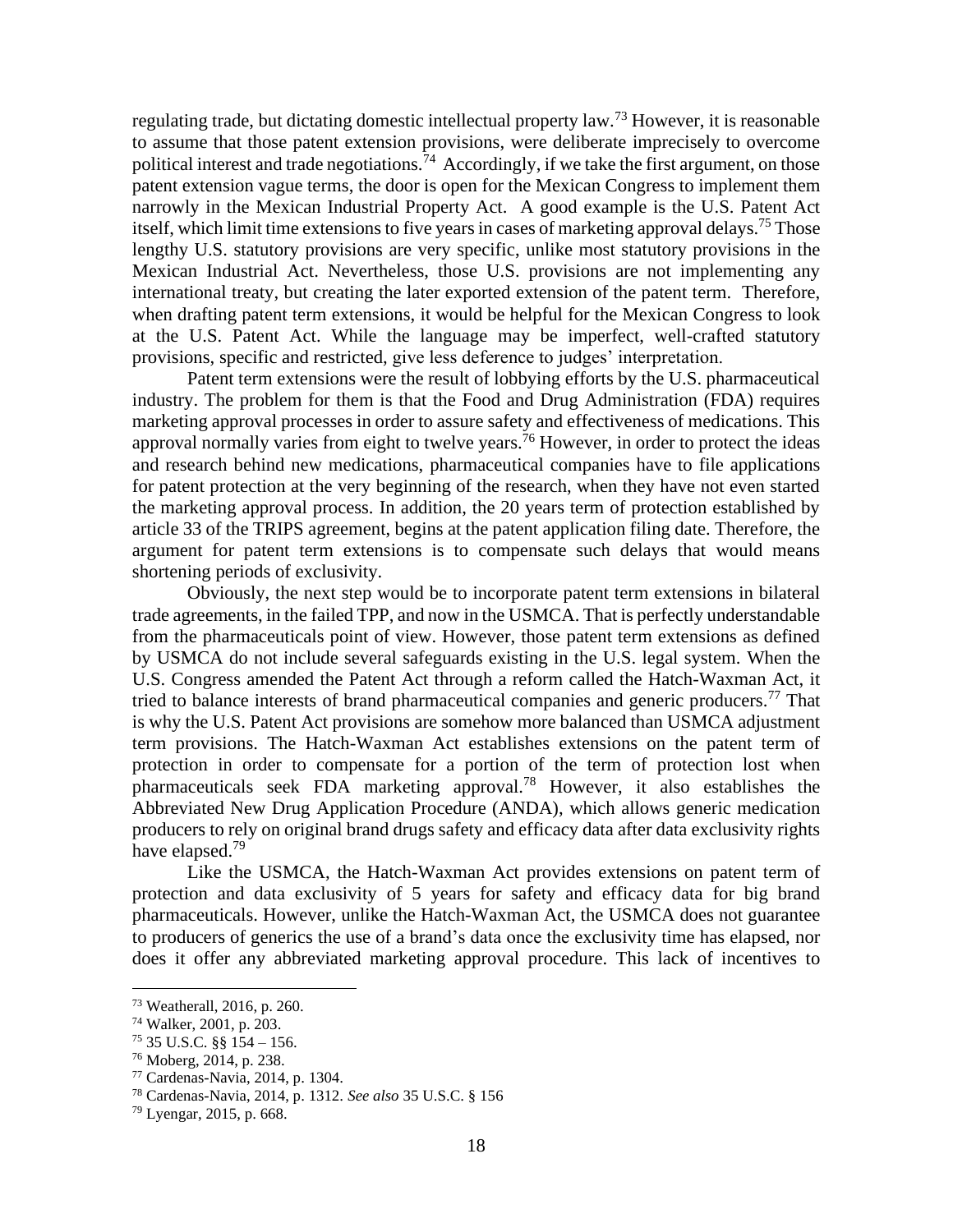produce cheaper generic medications in the USMCA may create an imbalance not present in the U.S. legislation.<sup>80</sup> In the case of Mexico, even before the USMCA the situation has been quite different. Except for the litigation revisited in this article, the Mexican legislation does not provide for patent term extensions, nor does it provide for data exclusivity. However, pharmaceutical companies manage to sue producers of generic medications when they use their clinical data in order to get marketing approval. The legal base of those litigations is established on vague provisions of data protection and unfair competition contained in the TRIPS Agreement article 39(3) and NAFTA article 1711(5).<sup>81</sup> The Mexican Congress has not implemented those provisions in national legislation. Therefore, some judges apply those provisions directly because they consider international intellectual property treaties as selfexecuting. Unfair competition is a broad concept open to litigation. Again, it would be useful for the Mexican Congress to look at the U.S. Hatch-Waxman Act when implementing USMCA.

The balance is important in order to secure cheaper generic medications to the population. Local populations will have restricted access to medication and the Mexican government will have to increase the budget to provide such medications, in the best-case scenario.<sup>82</sup> However, this continues to be a legal matter, and the worries and pronouncements of developing countries, such as those reflected in the ambiguous and useless Doha Declaration on TRIPs and Public Health,<sup>83</sup> will not prevail over legal definitions and developments.

### 4.3 Striking Unbalances. Intellectual Property and Investor-State Arbitration

Adding more complexities, article 14.1(f) of the USMCA establishes intellectual property rights as covered investment. This expressly opens the door for right holders to initiate investor-state dispute settlement arbitration procedures. These investor-state arbitrations, when filed by intellectual property right holders, are often used to challenge domestic court decisions,<sup>84</sup> ranging from infringement, annulment or, as in this case, those denying patent term extensions. Even statutory provisions could be subject to review by these arbitral tribunals. Surprisingly, some of them have refrained themselves from having "appellate jurisdiction" over national courts, but others have not. Those arbitral awards have no binding force for subsequent cases, and thus cause uncertainty about the scope of their decisions. In this regard, pharmaceutical companies have been criticized for using these dispute settlement procedures in order to destabilize "existing explicit and implicit understandings…." 85

This is a perfect cocktail for uncertainty in intellectual property litigation, especially regarding the term of protection of patents. If, as shown in this article, ordinary litigation can be uncertain, having investor-state dispute settlement procedures will bring even more uncertainty about USMCA principles for extending patent terms of protection. The result will be that any extension of a patent term will never be enough. Vague and overbroad principles, normally present in investor-state dispute settlement arbitration and terms like "fair and equitable treatment," "creeping expropriation concepts," "legitimate expectations," and

<sup>80</sup> Shepherd, 2016, p. 23.

<sup>81</sup> Lindner and Morante, 2018, p. 338.

<sup>82</sup> Weatherall, 2016, p. 265.

<sup>83</sup> Kilic, 2014, p. 31; Sell, 2011, p. 469-470.

<sup>84</sup> Gathil and Ho, 2017, p. 429.

<sup>85</sup> Gathil and Ho, 2017, p. 430.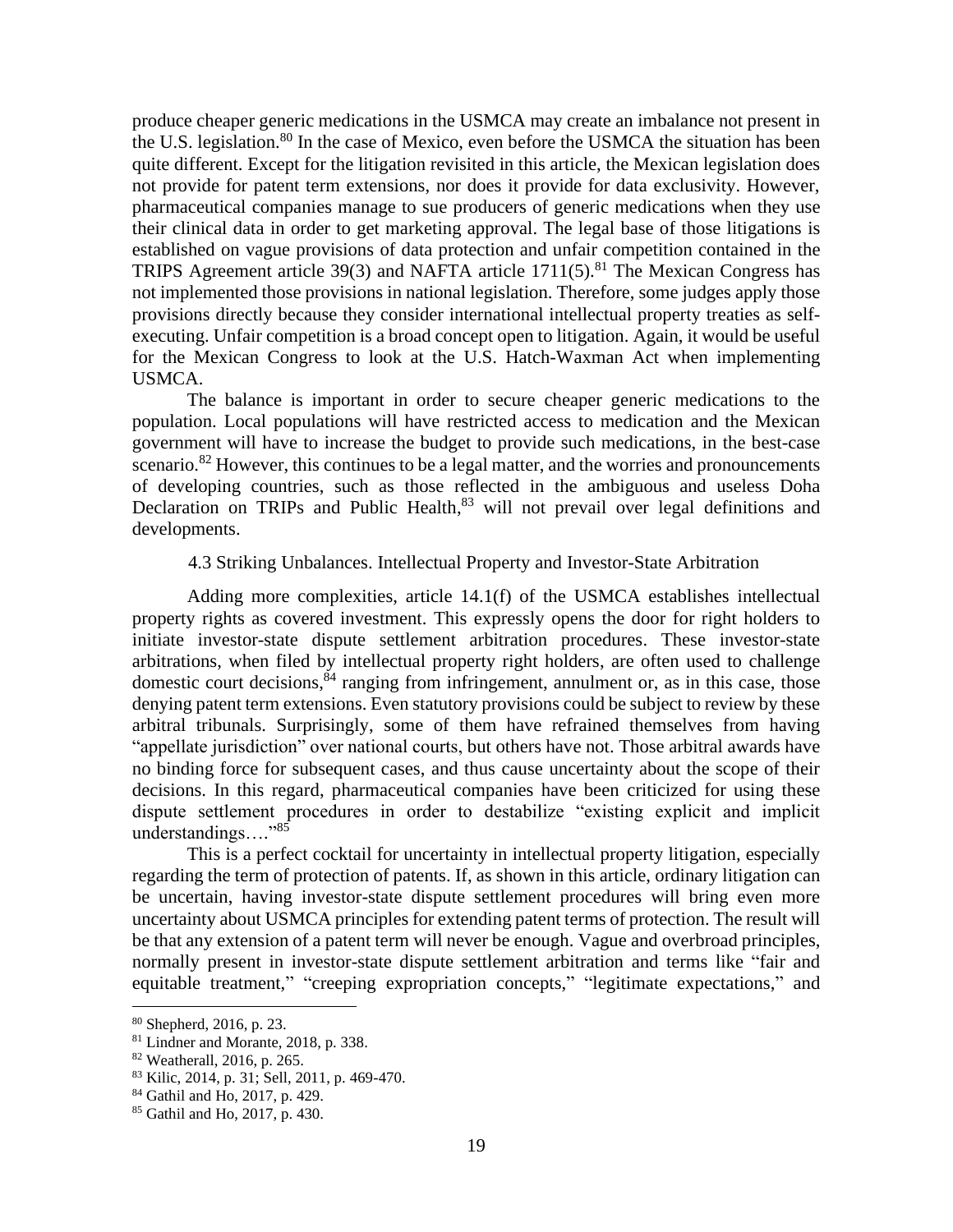others will mix with vague USMCA patent extension principles like "unreasonable delays," or "unreasonable curtailment" of expectations. The result could be the doubling of patent terms of protection as a legitimate expectation.

The dispute of *Ely Lilly v. Canada* is an example of how Canada has experienced this kind of intellectual property investor-state dispute settlement arbitrations. In this case, Ely Lilly challenged the invalidation by Canadian courts of two medication patents through the application of a rule called the promise utility doctrine. The arbitral tribunal ruled in favor of Canada. However, the ruling left the door open for arbitral tribunals to review judicial decisions:

…the Tribunal emphasizes that a NAFTA Chapter Eleven tribunal is not an appellate tier in respect of the decisions of the national judiciary. It is not the task of a NAFTA Chapter Eleven tribunal to review the findings of national courts and considerable deference is to be accorded to the conduct and decisions of such courts. It will accordingly only be in very exceptional circumstances, in which there is clear evidence of egregious and shocking conduct, that it will be appropriate for a NAFTA Chapter Eleven tribunal to assess such conduct against the obligations of the respondent State under NAFTA Article 1105(1).<sup>86</sup>

In recent years, pharmaceutical companies have triggered a new wave of investment arbitration procedures.<sup>87</sup> The characteristics of investment arbitration pose new problems not present in national litigation. There is a secrecy in these procedures,<sup>88</sup> arbitrators do not necessarily know the intellectual property law of the host country and are not accountable under any national law; and, when speaking of an arbitral procedure over a medication there is always a component of public health and access to medicines. Perhaps, the most striking problem is the unequal access to justice that generic producers are going to face. At least in the case of Mexico, these generic companies are usually national companies and not considered foreign investors.

Another issue is the standard of review. It comes from a principle present in all investment treatments, called fair and equitable treatment. This is an open concept and if a host country does not comply with the investor's legitimate expectations, it is in violation of this fair and equitable treatment. In this regard, there is an argument that establishes that the content of intellectual property in international agreements creates a legitimate expectation in the investor. $89$  After all, if the host country is a member state, it is reasonable that the investor may assume the application of the principles of those international treaties. The problem is that those agreements are deliberately written in vague terms in order to provide member states room for maneuvering at implementation. This makes me think that the ambiguous way in which adjustment provisions in the USMCA are written may pose a huge problem under this argument.

This could be a perverse mechanism incentivizing pharmaceuticals to re-litigate what they lose in domestic courts. <sup>90</sup> Considering this, Canada and the European Union excluded

<sup>86</sup> ICSID, *Ely Lilly v. Canada*, Case No. UNCT/14/2 , March 16, 2017. Available at:

[http://icsidfiles.worldbank.org/icsid/ICSIDBLOBS/OnlineAwards/C3544/DC10133\\_En.pdf.](http://icsidfiles.worldbank.org/icsid/ICSIDBLOBS/OnlineAwards/C3544/DC10133_En.pdf)

 $87 \text{ Vadi}, 2015, \text{p}$ . 25.

<sup>88</sup> Samples, 2019, p. 140.

<sup>89</sup> Vadi, 2015, p. 61.

<sup>90</sup> Gervais, 2019, pp. 290-291.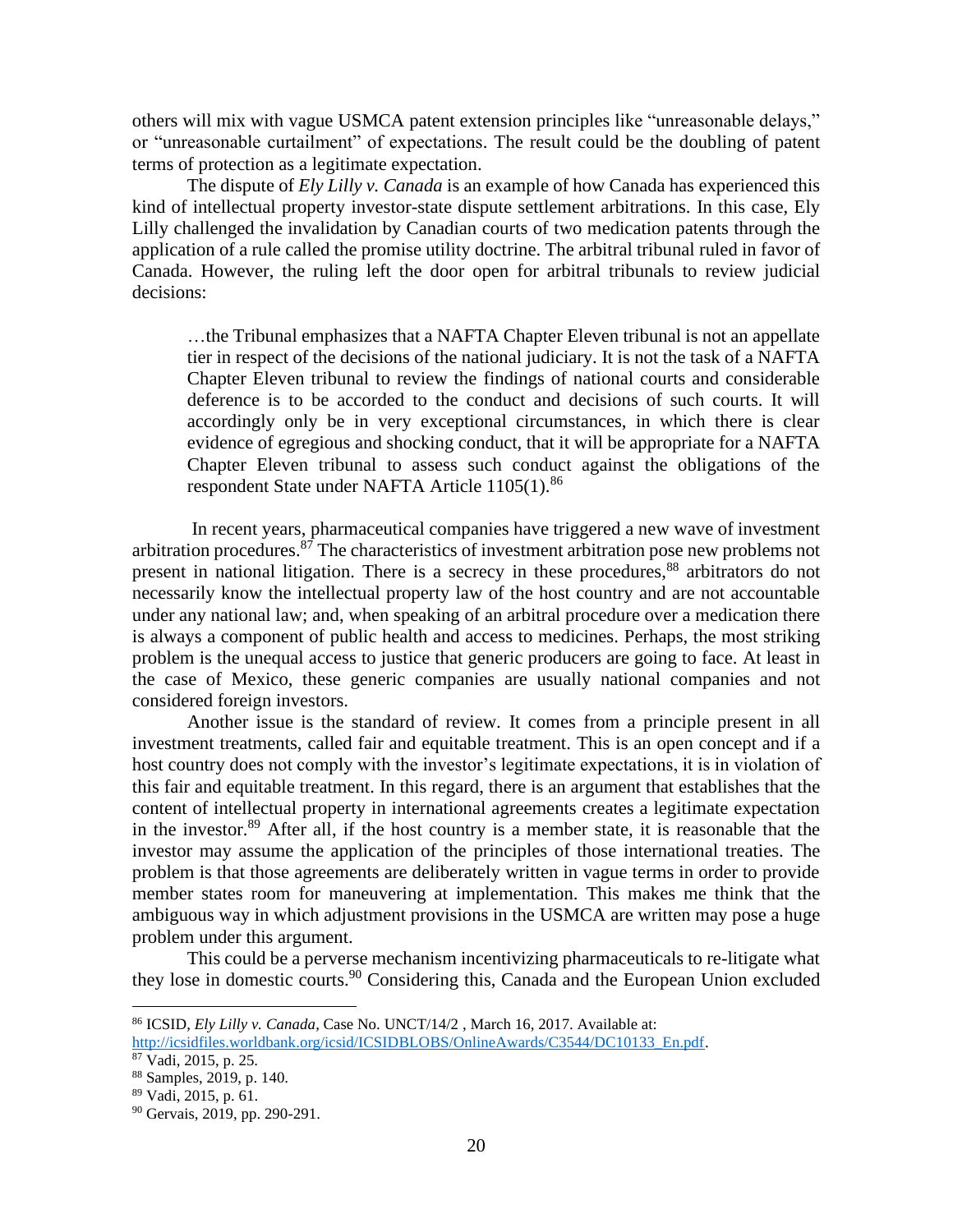domestic intellectual property jurisdictional resolutions from investor-state dispute settlement arbitration procedures in the Comprehensive Economic and Trade Agreement  $(CETA)$ <sup>91</sup>. This could be a very positive thing in the USMCA, but given the poor role of Mexican negotiators, perhaps they did not even realized the consequences of what they were accepting.

In fact, during negotiations for the USMCA, Canada withdrew entirely from the investor-state dispute settlement procedures. Perhaps this would also be a wise decision for Mexico. The expectation for Mexico was to attract foreign direct investment, but this is more about the retirement of intellectual property royalties. However, it seems that Mexico needs more foreign direct investment, and that is why it overlooked the analysis of the consequences of investor-state dispute settlement procedures and intellectual property.

The USMCA has already been signed, and at this stage of the process, in which the congresses of the countries involved are supposed to approve the treaty, the Mexican legislators should pay special attention to patent term extension provisions, to past Mexican experiences on the subject, and also to the possible intellectual property investor-state dispute settlement arbitrations. If the Mexican Congress agrees on the effects of such a mixture, then it should consider increasing the budget of the IMPI, and the FCAJ in order to deal with those patent term extensions. Moreover, it should consider the budget needed to provide affordable medicines for people and to the money needed to honor possible intellectual property dispute settlement arbitration awards.

# 5. Conclusions

Provisions extending patent term of protection can be burdensome and problematic to apply. In the case of Mexico, those expenses are imposed on the IMPI and also on the court system. Private actors also have disadvantages, starting with expenses related to litigation as well as the uncertainty about patent terms of protection.

Past experiences, like the application of Transitory Article Twelve of the Industrial Property Act have shown the uncertainty and the burden caused by these provisions. It would seem that although the people have given a temporary monopoly to inventors in order to encourage innovative activity, not having a clear period of time for such exclusive rights, unbalances the equation. After all, the Mexican Constitution has established intellectual property rights for "limited times."<sup>92</sup>

If the USMCA is approved by the Mexican Congress, patent term extensions and investor-state dispute settlement procedures are problems that have probably not been envisioned by Mexican negotiators. Therefore, the obligation is on the Congress to analyze and evaluate these contingencies. Obviously, the economic impact of USMCA on the Mexican economy is huge, so the treaty will undoubtedly be approved. Therefore, it is in the implementation phase when measures can be taken to counteract the negative effects. Perhaps, defining the implementing statutory provisions well is the answer. Specifying a reduced number of specific cases for patent term adjustments, establishing exactly the period of time to be added, increasing the burden for the applicant to those adjustments. Or perhaps, giving right holders what they do want would be a solution.

<sup>91</sup> Gervais, 2019, p. 294.

<sup>92</sup> Mexican Constitution, art. 28, p 10.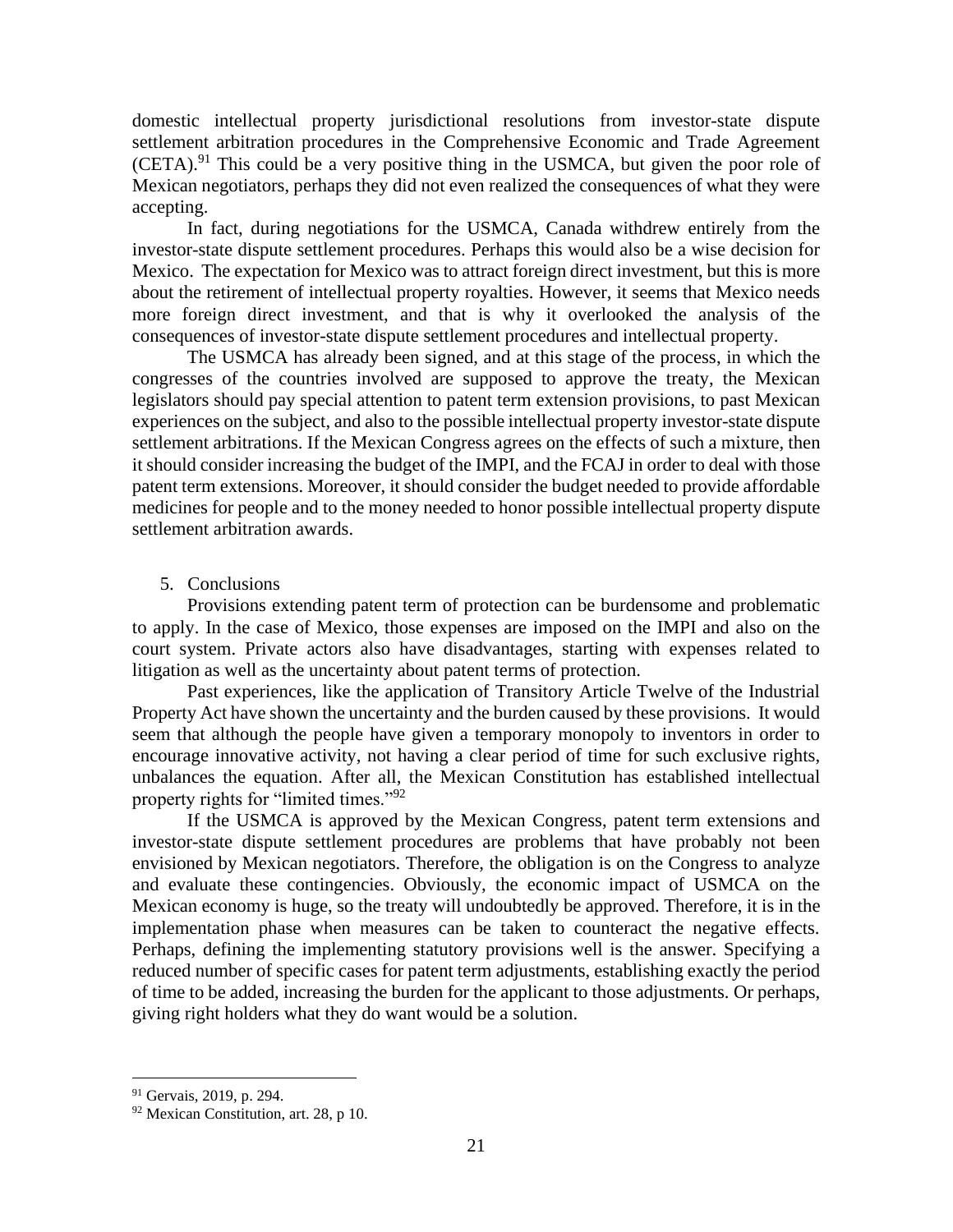The important point for Congress, is to know what is about to happen and debate over it. It is my perception that negotiators do not realize what they signed, nor does Congress realize what is about to approve or implement. The subject should be on the table in order to deal with successful implementation into the Mexican legal system.

#### References

- Abbott, Frederick *et al.* (2007): *International Intellectual Property in an Integrated World Economy* (Nueva York, Aspen Publishers).
- Andrews, Damon (2011): "Why Patentees Litigate", *Columbia Science and Technology Law Review,* vol. 12, pp. 219 – 254.
- Burgoa, Ignacio (2009): *El Juicio de Amparo* (México, Porrúa, forty-third edition).
- Cardenas-Navia, Jaime (2014): "Thirty Years of Flawed Incentives: An Empirical and Economic Analysis of Hatch-Waxman Patent-Term Restoration", vol. 29, pp. 1301- 1382.
- Correa,Carlos(2007): *Trade Related Aspects of Intellectual Property Rights*(Oxford, Oxford University Press).
- Ersling, Jay A. and STROVE, Frederik W. (2015): "A Framework for Patent Exhaustion from Foreign Sales", *Fordham Intellectual Property, Media & Entertainment Law Journal*, vol. 25, pp. 499 – 535.
- Farrand, James R. (2006): "Territoriality and Incentives Under the Patent Laws", *Berkeley Technology Law Journal*, vol. 21, pp. 1215 – 1291.
- Fix-Zamudio, Héctor and Valencia, Salvador (2009): *Derecho Constitucional Mexicano y Comparado* (México, Porrúa, sixth edition).
- GATHIL, James and HO, Cynthia (2017): "Regime Shifting of IP Lawmaking and Enforcement from the WTO to the International Investment Regime," *Journal of Law Science & Technology*, vol. 18, pp. 427- 463.
- GERVAIS, Daniel (2019): "Intellectual Property: A Beacon for Reform of Investor-State Dispute Settlement," *Michigan Journal of International Law*, vol. 40, pp. 289-325.
- GOLDSTEIN, Paul (2008): *International Intellectual Property Law* (New York, Foundation Press, second edition).
- HEMPHILL, C. Scott and LEMLEY, Mark (2011): "Earning Exclusivity: Generic Drug Incentives and the Hatch-Waxman Act," *Antitrust Law Journal*, vol. 77, pp. 947-989.
- HUGHES, Kelly (2017): "Trans(parency) Pacific Partnership: The Downfall of the TPP?", *Colorado Technology Law Journal*, vol. 15, pp. 487- 510
- ILARDI, Alfredo and BLAKENEY, Michael (2004): *International Encyclopedia of Intellectual Property Treaties* (Oxford, Oxford University Press).
- KHOURY, Amir (2012): "The End of the National Patent Office", *The Intellectual Property Law Review*, vol. 52, pp. 197 – 240.
- KILLIC, Burcu (2014): "Defending the Spirit of the Doha Declaration in Free Trade Agreements: Transpacific Partnership and Access to Affordable Medicines", *Loyola University of Chicago International Law Review*, vol. 12, pp 23.
- LAPENNE, Juan (2010): "Patent Cooperation Treaty", *Journal of the Patent and Trademark Office Society*, vol. 92, pp. 192 -207.
- LEMLEY, Mark A. and MOORE, Kimberly A. (2004): "Ending Abuse of Patent Continuations", *Boston University Law Review*, vol. 84, pp. 63-123.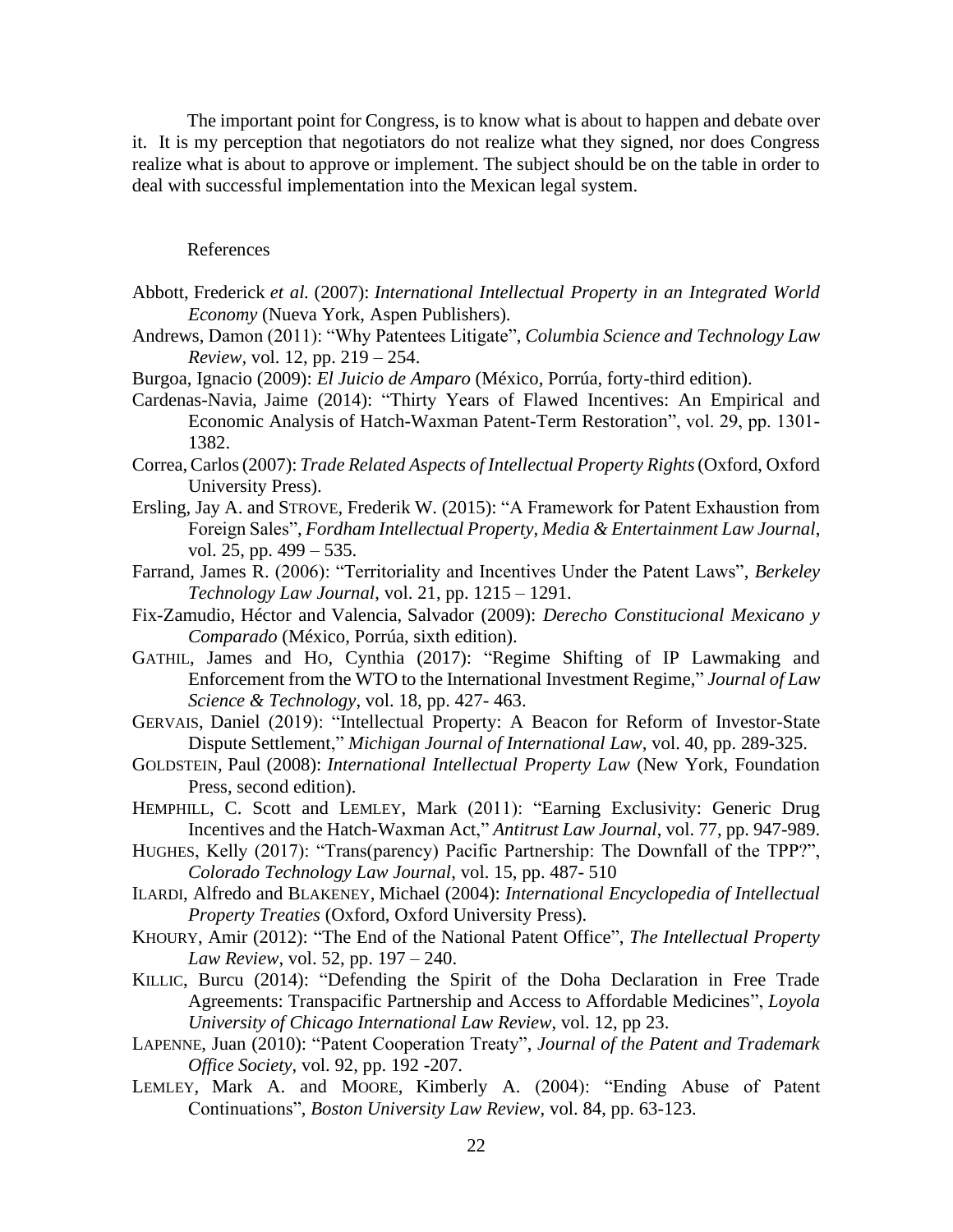- LINDER Lopez, Hedwig and MORANTE Soria, Manuel (2018): *El Uso Estrategico de las Patentes Secundarias y otros Instrumentos en el Sector Farmaceutico: la Experiencia Mexicana* in BECERRA Ramirez, Manuel and MARTINEZ Olivera, Roberto (2018), *Industria Farmaceutica, Derecho a la Salud y Propiedad Intelectual: el Reto del Equilibrio* (Mexico City, UNAM).
- IYENGAR, Vikram (2015): "Should Pharmaceutical Product Hopping Be Subject to Antitrust Scrutiny?" *Journal of the Patent and Trademark Office Society,* vol. 97, pp. 663-690.
- MCJOHN, Stephen M (2003): *Intellectual Property* (Nueva York, Aspen Publishers).
- MAHNE, Kevin (2012): "A Unitary Patent and Unified Patent Court for the European Union: An Analysis of Europe's Long Standing Attempt to Create a Supranational Patent System", *Journal of the Patent and Trademark Office Society*, vol. 94, pp. 162 – 191.
- MARKHAM, Wesley (2011): "Terminal Illness: Curing the Patent Term Using Empirical Analysis of the Patent Globalization", *New York University Intellectual Property & Entertainment Law Ledger,* vol. 2, pp. 121 - 130.
- MIGLIORINI, Robert A. (2007): "Twelve Years Later: Provisional Patent Application Filing Revisited", *Journal of the Patent and Trademark Office Society*, vol. 89, pp. 437 – 455.
- MOBERG, Katrina (2014), "Private Industry's Impact on U.S. Trade Law and International Intellectual Property Law: A Study of Post-TRIPS U.S. Bilateral Agreements and the Capture of the USTR," *Journal of the Patent and Trademark Office Society*, vol. 96, pp. 228- 256.
- MUELLER, Janice M. (2009): *Patent Law* (Nueva York, Aspen Publishers, third edition)
- ODDI, Samuel (1987): "The International Patent System and Third World Development: Reality or Myth?" *Duke Law Journal*, vol. 1987, pp. 831 – 877.
- PIL, Sung (2014): "Harmonizing Public and Private International Law: Implications of the Apple v. Samsung IP Litigation", *Journal of East Asia & International Law*, vol. 7, pp. 351 – 378.
- PIRES, Nuno (2005): *The TRIPs Regime of Patent Rights* (The Hague, Kluwer Law International, second edition).
- RABASA, Emilio, (1955): *El Artículo 14. Estudio Constitucional y El Juicio Constitucional. Orígenes, Teoría y Extensión* (México, Porrúa, second edition).
- SAMPLES, Tim R. (2019), "Winning and Losing in Investor-State Dispute Settlement," *American Business Law Journal*, vol. 56, pp. 115- 175.
- SELL, Susan (2011), "TRIPs was Never Enough: Vertical Forum Shifting, FTAS, ACTA, and TPP", *Journal of Intellectual Property Law*, vol. 18, pp. 447- 472
- SHEPHERD, Joanna (2016), "Disrupting the Balance: The Conflict between Hatch-Waxman and Inter Partes Review," *New York University Journal of Intellectual Property & Entertainment Law*, vol. 6, pp. 14 - 45.
- SHINALL, Michael (2012): "Priority and Disclosure: Challenges and Protections to Small Investors in a First to File World", *Journal of the Patent and Trademark Office Society*, vol. 94, pp. 362 – 400.
- SOLOVY, Eric M. and KRISHNAMURTHY, Pavan S. (2017): "TRIPs Agreement Flexibilities and their Limitations", *George Washington International Law Review*, vol. 50, pp. 69  $-124.$
- TOBIAS, Peter *et al*. (2009): *WTO Trade Related Aspects of Intellectual Property Rights* (Leiden, Martinus Nijhoff Publishers).